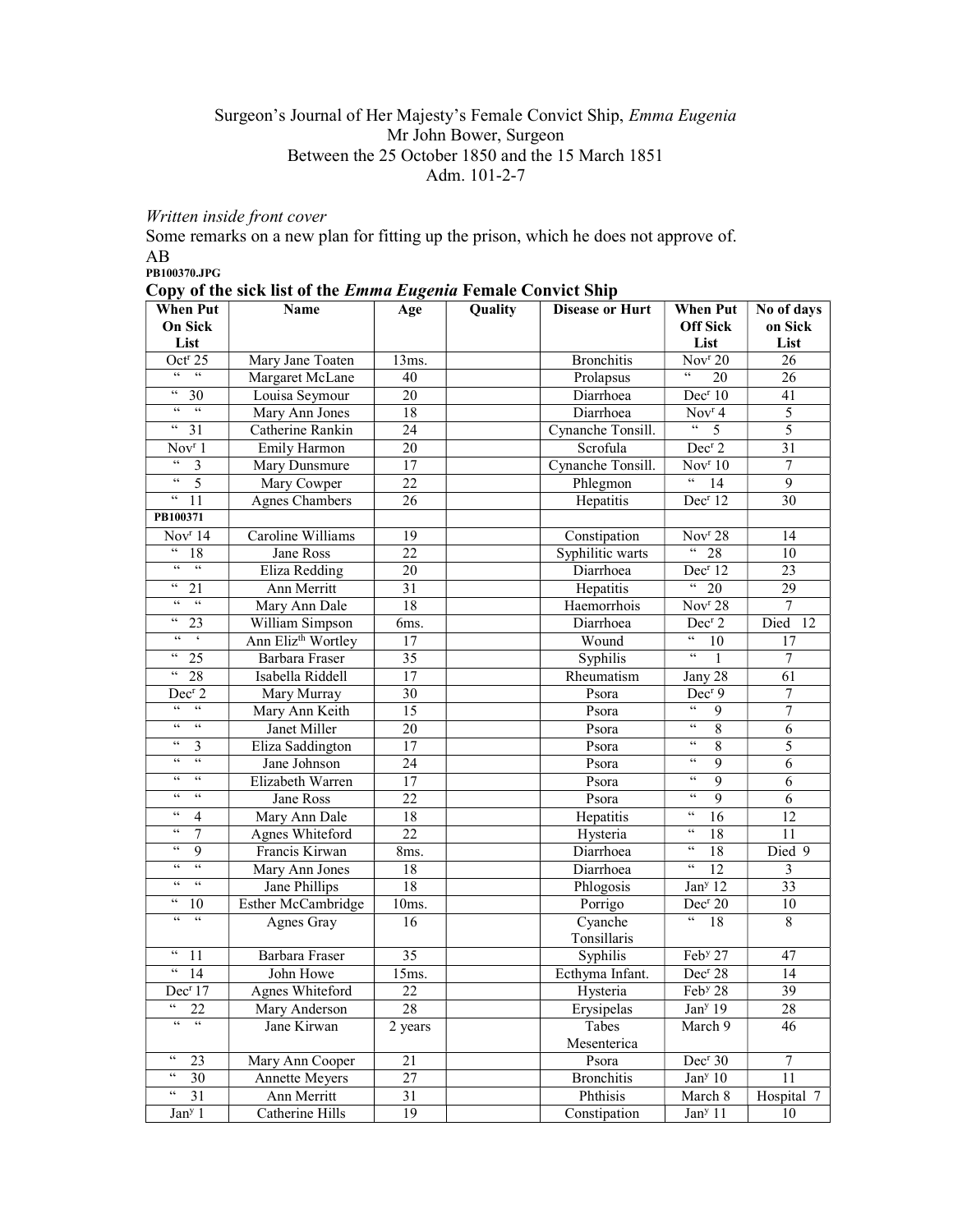| $\epsilon\epsilon$<br>6                  | Mary Ann Jones        | 18              | Diarrhoea         | $\epsilon\epsilon$<br>13                      | 7              |
|------------------------------------------|-----------------------|-----------------|-------------------|-----------------------------------------------|----------------|
| $\epsilon\epsilon$<br>$\zeta\,\zeta$     | Parthena Eldershaw    | 40              | Diarrhoea         | $\zeta\,\zeta$<br>18                          | 12             |
| $\zeta\,\zeta$<br>7                      | Mary Jane Toaten      | 16ms.           | Tabes             | $\zeta \, \zeta$<br>28                        | Died 21        |
|                                          |                       |                 | Mesenterica       |                                               |                |
| $\zeta\,\zeta$<br>12                     | Louisa Seymour        | 20              | Diarrhoea         | $Feby$ 4                                      | 23             |
| $\zeta\,\zeta$<br>20                     | Eliza Smith           | 21              | Psora             | Jan <sup>y</sup> 26                           | 6              |
| $\zeta\,\zeta$<br>$\zeta\,\zeta$         | Parthena Eldershaw    | 40              | Menorrhagia       | $\overline{\text{Feb}^y 2}$                   | 12             |
| $\zeta\,\zeta$<br>21                     | Theresa Barrington    | 17              | Hysteria          | $\epsilon$<br>$\overline{20}$                 | 30             |
| $\zeta \, \zeta$<br>23                   | John Howe             | 15ms.           | Diarrhoea         | March 9                                       | 45             |
| $\overline{\mathfrak{c}}$<br>28          | Harriet Smith         | 28              | Amenorrhoea       | Feb <sup>y</sup> 14                           | 17             |
| $\epsilon\epsilon$<br>$\epsilon\epsilon$ | <b>Agnes Chambers</b> | 26              | Hepatitis         | Mar. 8                                        | Hospital       |
|                                          |                       |                 |                   |                                               | 39             |
| $\zeta\,\zeta$<br>29                     | Jane McLane           | 33              | <b>Bronchitis</b> | Feb <sup>y</sup> 8                            | 10             |
| $\zeta\,\zeta$<br>31                     | Eliza Connor          | 22              | Diarrhoea         | $\zeta\,\zeta$<br>18                          | 18             |
| $\zeta\,\zeta$<br>$\zeta\,\zeta$         | Jane Knight           | 21              | Diarrhoea         | Mar. 14                                       | Hospital       |
|                                          |                       |                 |                   |                                               | 42             |
| Feb <sup>y</sup> 1                       | Elizabeth Jane Knight | 8ms.            | Diarrhoea         | Mar.9                                         | Died 35        |
| $\zeta\,\zeta$<br>$\overline{3}$         | John Procter          | 9ms.            | Diarrhoea         | Feb <sup>y</sup> 26                           | Died 25        |
|                                          | Williams              |                 |                   |                                               |                |
| $\overline{66}$<br>$\overline{5}$        | Mary Ann Sheehan      | 17              | Diarrhoea         | $\mathfrak{c}\mathfrak{c}$<br>$\overline{12}$ | 7              |
| $\epsilon\epsilon$<br>8                  | Jane Livingston       | 18              | Cyanche           | $\overline{\mathfrak{c}}$<br>$\overline{14}$  | 6              |
|                                          |                       |                 | Tonsillaris       |                                               |                |
| $\zeta\,\zeta$<br>$\zeta\,\zeta$         | Catherine Rankin      | 24              | Contusion         | Mar. 7                                        | 27             |
| Feb <sup>y</sup> 11                      | Elizabeth Kelly       | $\overline{28}$ | Diarrhoea         | Feb <sup>y</sup> 19                           | 8              |
| $\epsilon$<br>$\zeta\,\zeta$             | Jane McLane           | $\overline{33}$ | Diarrhoea         | Mar. 8                                        | Hospital       |
|                                          |                       |                 |                   |                                               | 25             |
| $\zeta \, \zeta$<br>13                   | Emily Harmon          | 20              | Diarrhoea         | Feb <sup>y</sup> 28                           | 15             |
| $\zeta\,\zeta$<br>$\zeta\,\zeta$         | Elizabeth Walker      | 36              | <b>Bronchitis</b> | $\zeta\,\zeta$<br>25                          | 12             |
| $\zeta\,\zeta$<br>16                     | Louisa Seymour        | 20              | Phlegmon          | $\zeta\,\zeta$<br>25                          | 9              |
| $\zeta\,\zeta$<br>18                     | <b>Ann Matthews</b>   | 32              | Diarrhoea         | $\zeta \, \zeta$<br>$\overline{23}$           | $\overline{5}$ |
| $\zeta\,\zeta$<br>20                     | Mary Ann Hunt         | 15ms.           | Pertussis         | Mar. 12                                       | 20             |
| $\zeta\,\zeta$<br>$\overline{22}$        | Honora Leonard        | 4yr             | Pertussis         | $\zeta\,\zeta$<br>12                          | 18             |
| $\zeta\,\zeta$<br>$\overline{23}$        | Sarah Nightingale     | 18ms.           | Pertussis         | $\boldsymbol{\varsigma}$<br>$\overline{12}$   | 17             |
| $\zeta\,\zeta$<br>$\overline{27}$        | Eliza Saddington      | 17              | Diarrhoea         | $\zeta\,\zeta$<br>$\overline{7}$              | $\overline{8}$ |
| March 10                                 | Mary Ann Simpson      | 19              | Ptyalismus        | $\zeta\,\zeta$<br>14                          | Hospital 4     |
|                                          |                       |                 |                   |                                               |                |

# John Bower M.D. Surgeon Superintendent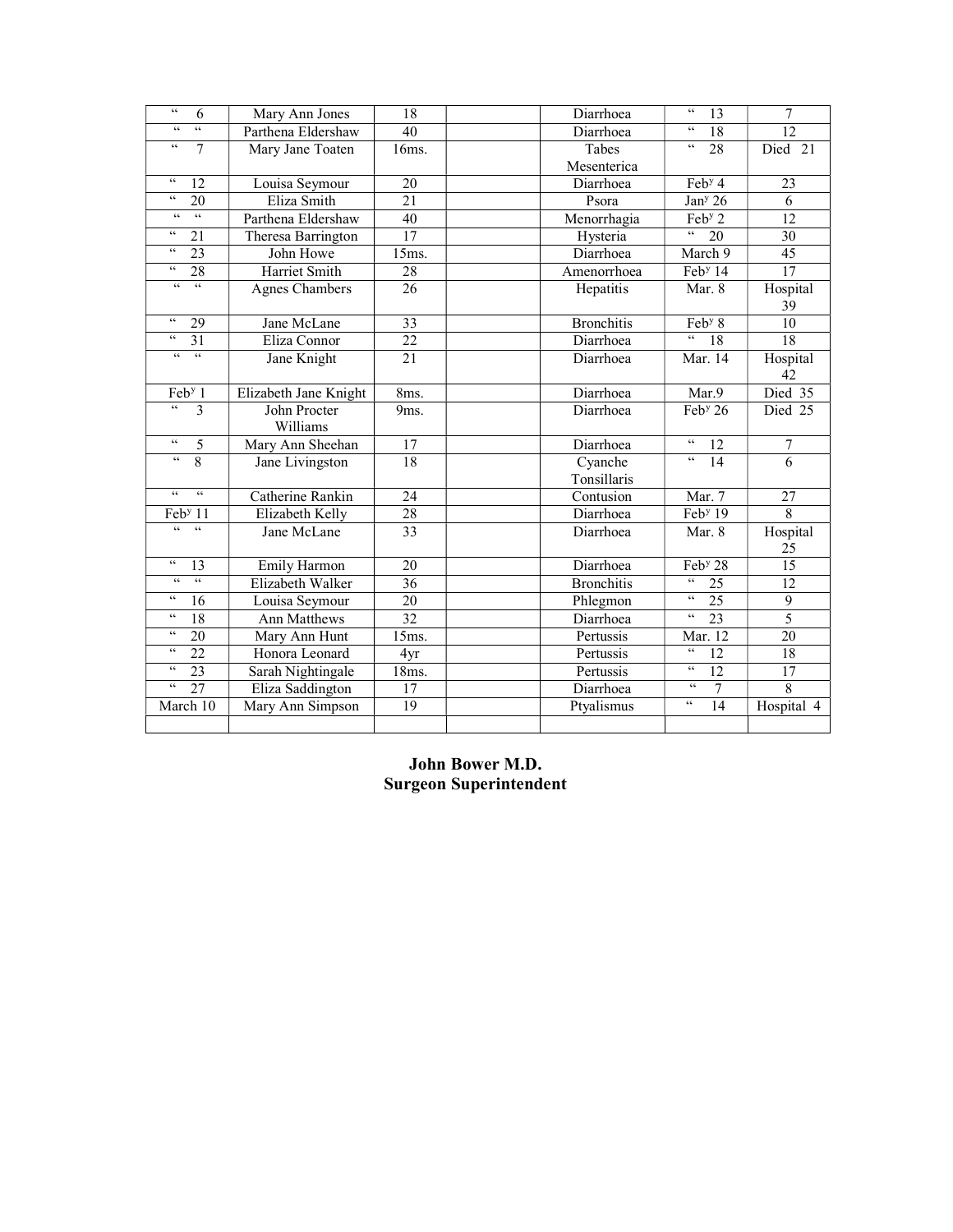### PB100372.JPG

### Medical and Surgical Journal of Her Majesty's Convict Ship Emma Eugenia between the 25 October 1850 and the 15 March 1851 during which time the said ship has been employed in a voyage from Woolwich to Hobart Town, Van Diemen's Land

| Nature of<br><b>Disease</b> | No.<br>of<br>Case | Men's Names, Ages,<br>Qualities, Time when<br>and where taken ill,<br>and how disposed of. | The History, Symptoms, Treatment, and Daily<br>Progress of the Disease or Hurt.                                                                                                                                                                                                                                                                                                                                                                                                            |
|-----------------------------|-------------------|--------------------------------------------------------------------------------------------|--------------------------------------------------------------------------------------------------------------------------------------------------------------------------------------------------------------------------------------------------------------------------------------------------------------------------------------------------------------------------------------------------------------------------------------------------------------------------------------------|
| <b>Diarrhoea</b>            | 1                 | <b>Louisa Seymour</b><br>Aet. 20.<br>$30th$ Oct <sup>r</sup> .<br>Woolwich                 | Complained this morning of Diarrhoea, her bowels having<br>been five or six times moved during the night. Says that<br>she has been frequently purged every day for the last three<br>weeks, the stools are attended with griping and some<br>straining. The skin is hot and dry: pulse 92, soft; tongue<br>red at edges but loaded in the centre and towards the root.<br>Has pain in the abdomen which is slightly increased by<br>pressure.<br>Rx. Ol. Ricini Zvj Tr. Op. mviij M.      |
|                             |                   | 31 <sup>st</sup>                                                                           | Bowels opened by laxative, stools watery, with dark<br>feculent matter; less heat of skin; Pulse 90.<br>Rx. Potass. Nit. 3fs. Potass. Sub. Carb. 3j. Aq. Menth.                                                                                                                                                                                                                                                                                                                            |
| PB100373.JPG                |                   | Oct <sup>r</sup> 4 <sup>th</sup>                                                           | Vini. Žviij. Tr. Op. 3fs M. Fiat Mist. Sumat Žj ter die.<br>Febrile symptoms much lessened. Bowels relaxed five or<br>six times in the course of the day. Motions still thin and<br>feculent, frothy.<br>Rx. Pulv. Ipecac. Comp. grs viij octavis horis. Sago or<br>Rice for dinner.                                                                                                                                                                                                       |
|                             |                   | Oct <sup>r</sup> 5 <sup>th</sup>                                                           | Perspired freely during the night, bowels not moved. Pulse<br>86 soft. Contr.                                                                                                                                                                                                                                                                                                                                                                                                              |
|                             |                   | Oct <sup>r</sup> 10 <sup>th</sup>                                                          | Since last report the diarrhoea has been much less<br>frequent, generally from two to three motions a day, the<br>dejections, dark watery and of an offensive odour:<br>yesterday she had incautiously partaken of some salt pork<br>with vinegar and is worse today. Rx. Ol. Ricini Ol.<br>Terebinth. áá Ѯfs M ft haust.                                                                                                                                                                  |
|                             |                   | Nov <sup>r</sup> 11 <sup>th</sup>                                                          | Bowels twice opened by medicine, stools attended by<br>great pain. Rx Hyosc. Pil. Hydr. áá <i>Jj M ft mass. in pil.</i><br>xxiv dividend, sumat ij omni nocte.                                                                                                                                                                                                                                                                                                                             |
|                             |                   | Nov <sup>r</sup> 20 <sup>th</sup>                                                          | Has improved much, but is still weak, diarrhoea only<br>recurring at intervals, has taken several doses of laxative<br>medicine, stools formed. Omit the pills.                                                                                                                                                                                                                                                                                                                            |
|                             |                   | Nov <sup>r</sup> 30 <sup>th</sup>                                                          | Owing to an error in diet there was a return of diarrhoea<br>yesterday which was checked by Pulv. Doveri grs xx. Rx.<br>Ol. Ricini $3\nu j \in Tr$ . Op. $m$ v.                                                                                                                                                                                                                                                                                                                            |
|                             |                   | Dec <sup>r</sup> 10 <sup>th</sup>                                                          | Has improved rapidly under the use of Sulph. Quin. gr j<br>ter die her strength is much restored and she is able to<br>perform her share of work in cleaning the mess and<br>sewing.                                                                                                                                                                                                                                                                                                       |
| <b>Bronchitis</b>           | 2                 | <b>Mary Ann Toaten</b><br>Aet. 13 months<br>Oct <sup>r</sup> 26 <sup>th</sup><br>Woolwich  | According to the mother's statement this child has been ill<br>and under medical treatment for the last fortnight. At<br>present there is increased heat of body and quickened<br>pulse: she passes restless nights; has cough and some<br>difficulty of breathing, she does not refuse the breast nor<br>arrowroot. She is a small, weakly child whose health has<br>suffered from the circumstances under which she has been<br>brought up. An emetic has been administered by which the |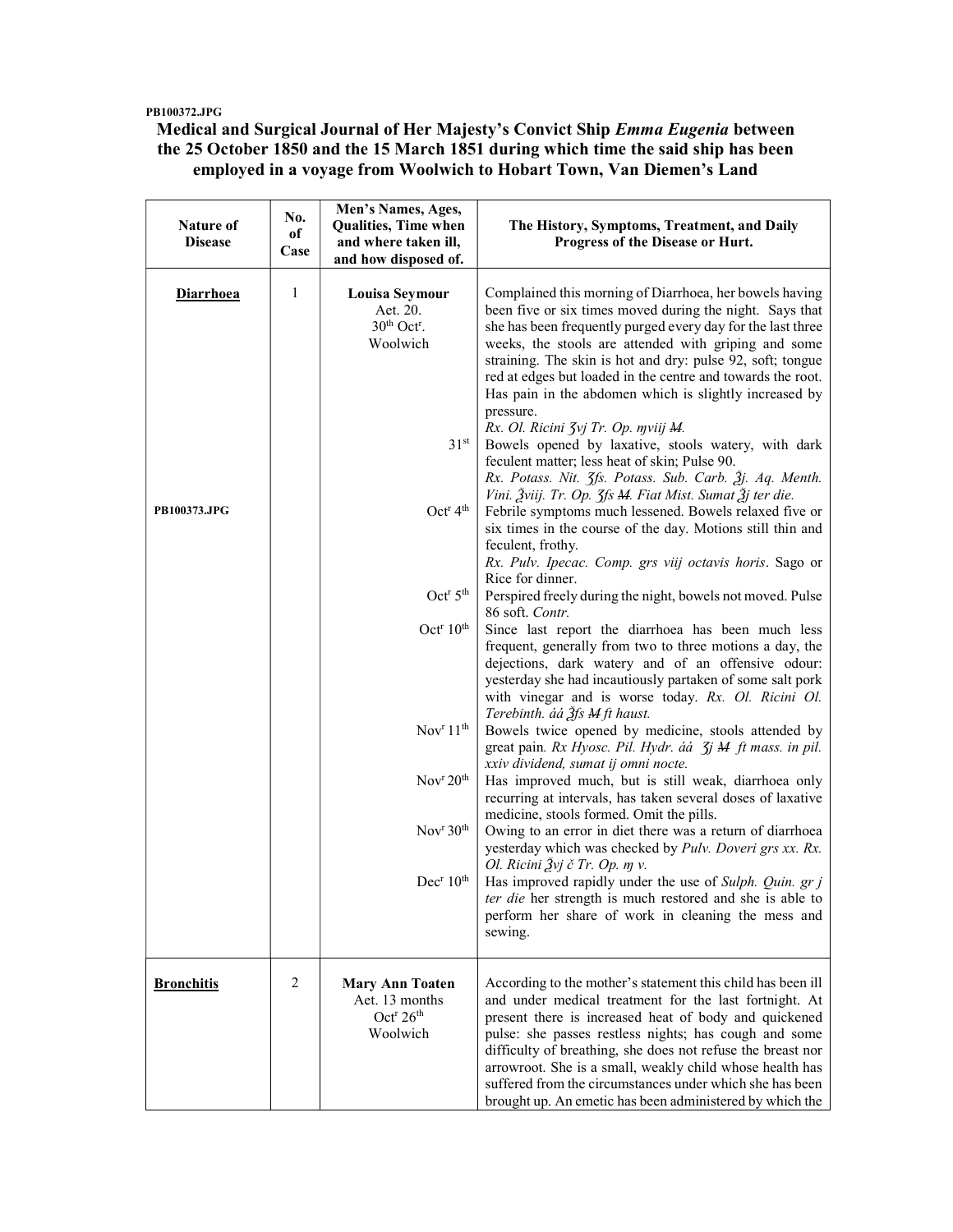| PB100374.JPG                            |   | Oct <sup>r</sup> 27 <sup>th</sup><br>Nov <sup>r</sup> 4 <sup>th</sup><br>Nov <sup>r</sup> 8 <sup>th</sup><br>Nov <sup>r</sup> 10 <sup>th</sup><br>Nov <sup>r</sup> 14 <sup>th</sup><br>Discharged Nov <sup>r</sup> 20 <sup>th</sup> | cough has been relieved. Rx. Ol. Ricini 3j. the feet to be<br>bathed in hot water.<br>Bowels opened by Castor oil; seems rather better this<br>morning and slept more last night. Small doses of Vin. Ant.<br>Tart, to be taken at intervals of four or six hours.<br>Less difficulty of breathing, febrile symptoms have nearly<br>disappeared; is still restless at night, coughs occasionally.<br>Contr.<br>Cough troublesome; the chest to be rubbed with liniment<br>of Olive Oli, Liquor Ammon. and Oli of Turpentine and a<br>few drops of Tr. Scill. added to the antimonial mixture<br>Bowels to be opened by Castor Oil.<br>Improving, less cough and uneasiness, sleeps much better.<br>Contr. med.<br>Convalescent.                                                                                                                                                                                                                                                                                                                                                                                                                                                                                                                                                                                                                                                                                                                                                                                                                                                                                                                                                                                                                                                                                                                                                                                                                                                                                                                                                                                                                                        |
|-----------------------------------------|---|-------------------------------------------------------------------------------------------------------------------------------------------------------------------------------------------------------------------------------------|------------------------------------------------------------------------------------------------------------------------------------------------------------------------------------------------------------------------------------------------------------------------------------------------------------------------------------------------------------------------------------------------------------------------------------------------------------------------------------------------------------------------------------------------------------------------------------------------------------------------------------------------------------------------------------------------------------------------------------------------------------------------------------------------------------------------------------------------------------------------------------------------------------------------------------------------------------------------------------------------------------------------------------------------------------------------------------------------------------------------------------------------------------------------------------------------------------------------------------------------------------------------------------------------------------------------------------------------------------------------------------------------------------------------------------------------------------------------------------------------------------------------------------------------------------------------------------------------------------------------------------------------------------------------------------------------------------------------------------------------------------------------------------------------------------------------------------------------------------------------------------------------------------------------------------------------------------------------------------------------------------------------------------------------------------------------------------------------------------------------------------------------------------------------|
| <b>Hepatitis</b><br><b>PB100375 JPG</b> | 3 | <b>Agnes Chambers</b><br>Aet. 26.<br>Nov $r$ 11 <sup>th</sup><br>At Sea<br>Discharged, cured.<br>Nov $v^r 20$ <sup>th</sup><br>Nov <sup>r</sup> $29th$<br>Decr 12 <sup>th</sup>                                                     | When examining the prisoners previously to embarkation,<br>at Millbank, this woman was shown to me in a separate<br>cell feigning madness = from the testimony of the medical<br>officer of the prison and that of medical officer of the<br>Edinburgh prison from whence she has lately been<br>received, confirmed by the character given by several of<br>her fellow prisoners I had no doubt that she was<br>endeavouring to avoid being sent abroad by feigning<br>disease and therefore did not object to her embarkation in<br>the Emma Eugenia. I expected that when once fairly on<br>board she would relinquish an attempt which could no<br>longer be of any service and, as on former occasions,<br>quietly return to her usual condition. On the contrary<br>however she has remained in bed nearly the whole time to<br>the great discomfort of herself and messmates. I had her<br>removed this morning into the Dispensary and on<br>examination found that she had so far recovered as to be<br>able to speak but the use made of her recovered faculty<br>convinced me that she was determined to persevere in the<br>course of deception she had so long practised., although<br>the new circumstances in which she was placed rendered<br>a modification of her plan necessary. She now complains<br>of constipation and pain in the region of the liver which<br>she says is increased by pressure; there is also increased<br>heat of skin and frequency of pulse; her tongue is loaded<br>with a whitish fur, she has slight cough, there is fulness in<br>the right hypochondrium extending to the epigastrium - on<br>the whole notwithstanding her previous history, it seems<br>evident that she is in reality labouring under an attack of<br>Hepatitis to which it appears she is subject. The cupping<br>glasses applied and a dose of Calomel and Pulv Antimon.<br>administered.<br>The symptoms of hepatic affection have been very much<br>alleviated under the use of alternative doses of Blue Pill<br>and the occasional use of purgatives: the tongue is<br>now much cleaner, continue the medicines.<br>Improving.<br>Discharged |
|                                         |   |                                                                                                                                                                                                                                     |                                                                                                                                                                                                                                                                                                                                                                                                                                                                                                                                                                                                                                                                                                                                                                                                                                                                                                                                                                                                                                                                                                                                                                                                                                                                                                                                                                                                                                                                                                                                                                                                                                                                                                                                                                                                                                                                                                                                                                                                                                                                                                                                                                        |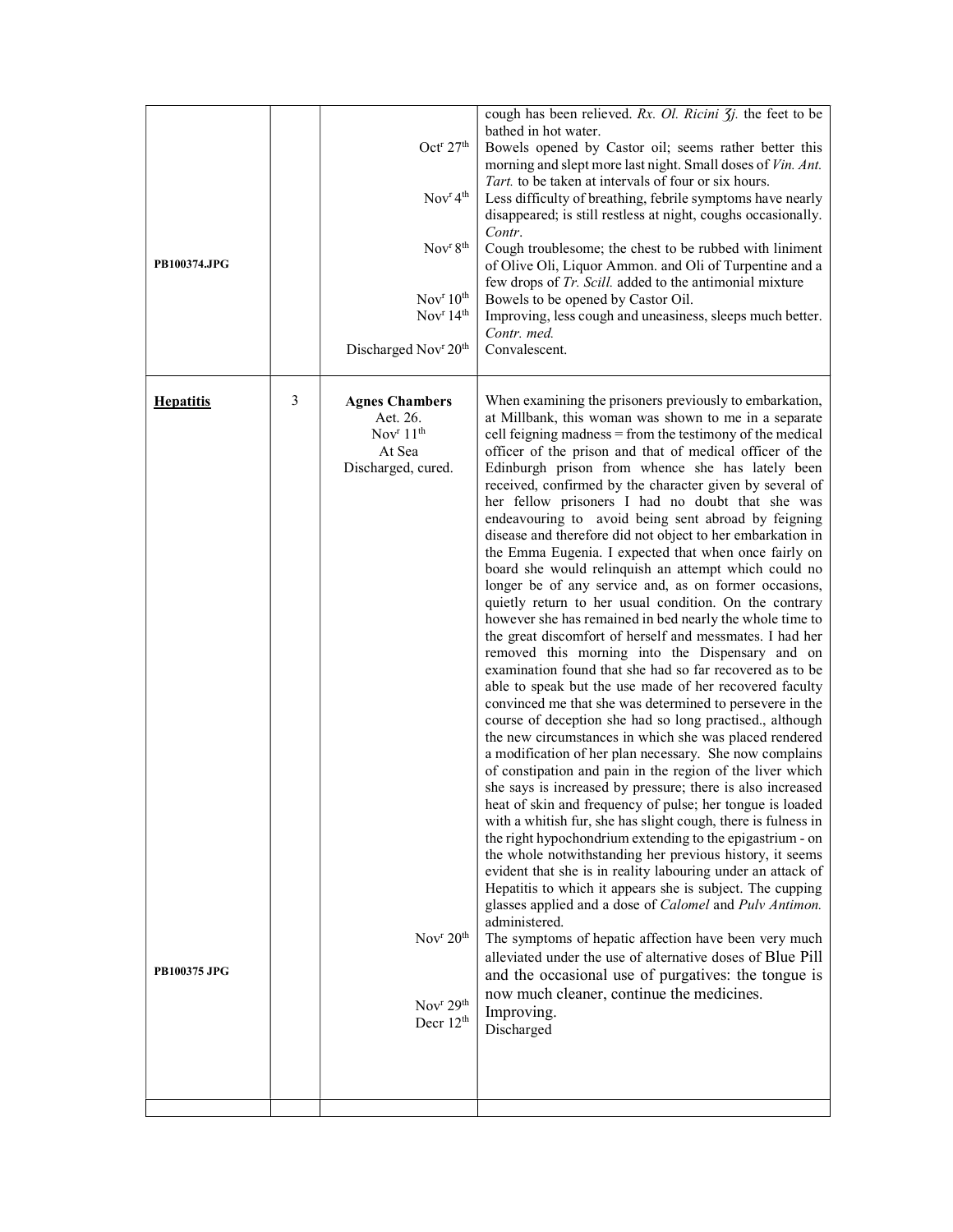| <b>Diarrhoea</b>                  | 4 | <b>William Simpson</b><br>Aet. 6 ms.<br>Nov <sup>r</sup> 23 <sup>rd</sup><br>At Sea<br>Died 5th Dec <sup>r</sup> .<br>Nov <sup>r</sup> 24 <sup>th</sup><br>Nov <sup>r</sup> $25th$<br>Nov $r$ 27 <sup>th</sup><br>30 <sup>th</sup><br>Nov <sup>r</sup> $2nd$ (sic)<br>Nov <sup>r</sup> $3rd$ (sic)<br>Nov <sup>r</sup> $4th$ (sic)<br>Dec <sup>r</sup> 5 <sup>th</sup> | A weakly child. The mother states that he was taken from<br>her (without her consent when only 36 days old) when she<br>was removed from Edinburgh to Millbank. At her desire<br>the child was restored to her on the day of her embarkation<br>on board this vessel. It was brought on board by the<br>woman in whose charge it had been placed so altered and<br>disfigured as not to be recognized by any of the women<br>who had been her fellow prisoners at Edinburgh and the<br>mother could only identify her infant by a mark on one of<br>its feet. The nose had been injured, apparently by a fall,<br>and was quite flat, and there was a large cicatrix on the<br>face evidently the result of a burn. As he was unweaned<br>and mother's milk had long ago ceased I strongly urged<br>her to consent to his removal on shore but she was so much<br>dissatisfied with the treatment he had received that no<br>persuasion could induce her to agree to this proposal.<br>Since that time the child has been nourished by arrowroot,<br>Sago and the other necessaries supplied for the use of the<br>children, but has gradually declined in strength without<br>manifesting symptoms of any specific disease. Today<br>however he has been attacked with diarrhoea - the skin is<br>dry, hot and harsh and there is pain when the abdomen is<br>pressed.<br>Rx. Ol. Ricini 3j.<br>Diarrhoea rather less to have a warm bath and Pulv.<br>Hydr.č Creta gr j h.s.<br>No change. Contr.<br>Rather less diarrhoea, does not sleep at night and cries a<br>great deal. Ol. Ricini 3j.<br>Repeat the warm bath: two grains of Rhubarb to be added<br>to the <i>Hydr.</i> č Creta at night.<br>Strength greatly declined, there is a thin bloody discharge<br>from the nostrils, diarrhoea has nearly ceased.<br>Discharge from nostrils continues, has rather increased,<br>the child evidently suffers much pain, countenance<br>anxious & pale, he takes very little food, to have another<br>warm bath.<br>Becomes rapidly worse.<br>Continues to sink and expired quietly at 11 P.M. |
|-----------------------------------|---|------------------------------------------------------------------------------------------------------------------------------------------------------------------------------------------------------------------------------------------------------------------------------------------------------------------------------------------------------------------------|---------------------------------------------------------------------------------------------------------------------------------------------------------------------------------------------------------------------------------------------------------------------------------------------------------------------------------------------------------------------------------------------------------------------------------------------------------------------------------------------------------------------------------------------------------------------------------------------------------------------------------------------------------------------------------------------------------------------------------------------------------------------------------------------------------------------------------------------------------------------------------------------------------------------------------------------------------------------------------------------------------------------------------------------------------------------------------------------------------------------------------------------------------------------------------------------------------------------------------------------------------------------------------------------------------------------------------------------------------------------------------------------------------------------------------------------------------------------------------------------------------------------------------------------------------------------------------------------------------------------------------------------------------------------------------------------------------------------------------------------------------------------------------------------------------------------------------------------------------------------------------------------------------------------------------------------------------------------------------------------------------------------------------------------------------------------------------------------------|
| PB100376 JPG<br><b>Rheumatism</b> | 5 | Isabella Riddle<br>Aet. 17.<br>Nov <sup>r</sup> 28 <sup>th</sup><br>At Sea<br>Discharged Cured.<br>Nov <sup>r</sup> 29<br>Dec <sup>r</sup> 1 <sup>st</sup><br>Dec <sup>r</sup> 4 <sup>th</sup>                                                                                                                                                                         | Severe pain in the ankles and knees which are<br>considerably swollen. Face flushed; the pulse 110, hard<br>and full; no appetite; great thirst; is unable to walk. Says<br>that she has never before suffered from rheumatism. To be<br>confined to bed – <i>V.S. ad <math>\frac{3}{2}</math>xij</i> – to be followed by <i>Hydr.</i><br>Chlorid, grs vj and Sulph. Mag. 3 vj.<br>Pain more sever last night, knees and ankles still swollen:<br>fever rather less: bowels freely opened. Rx. Ant. Pot. Tart.<br>gr j Potass. Nit. Dij. Aquae Žviij Solve. Ft. Mist. Sumat Žj<br>sexta quaque hora<br>Pain & swelling of both wrists, knees & ankles continue<br>puffy & painful: febrile symptoms continue; sleeps badly,<br>wakes bathed in perspiration which has the peculiar sour<br>smell. Habt. Pulv: Ipecac. Co. grs xv hora somni<br>Pain & swelling of ankles abated; of knees & wrists nearly<br>the same; the elbows are today affected $-$ Cont' pulv. h.s.<br>Rx Tr. Colch. 3j Aquae $\tilde{g}$ vj M [Six?] dosis $\tilde{g}$ j ter in di.                                                                                                                                                                                                                                                                                                                                                                                                                                                                                                                                                                                                                                                                                                                                                                                                                                                                                                                                                                                                                                        |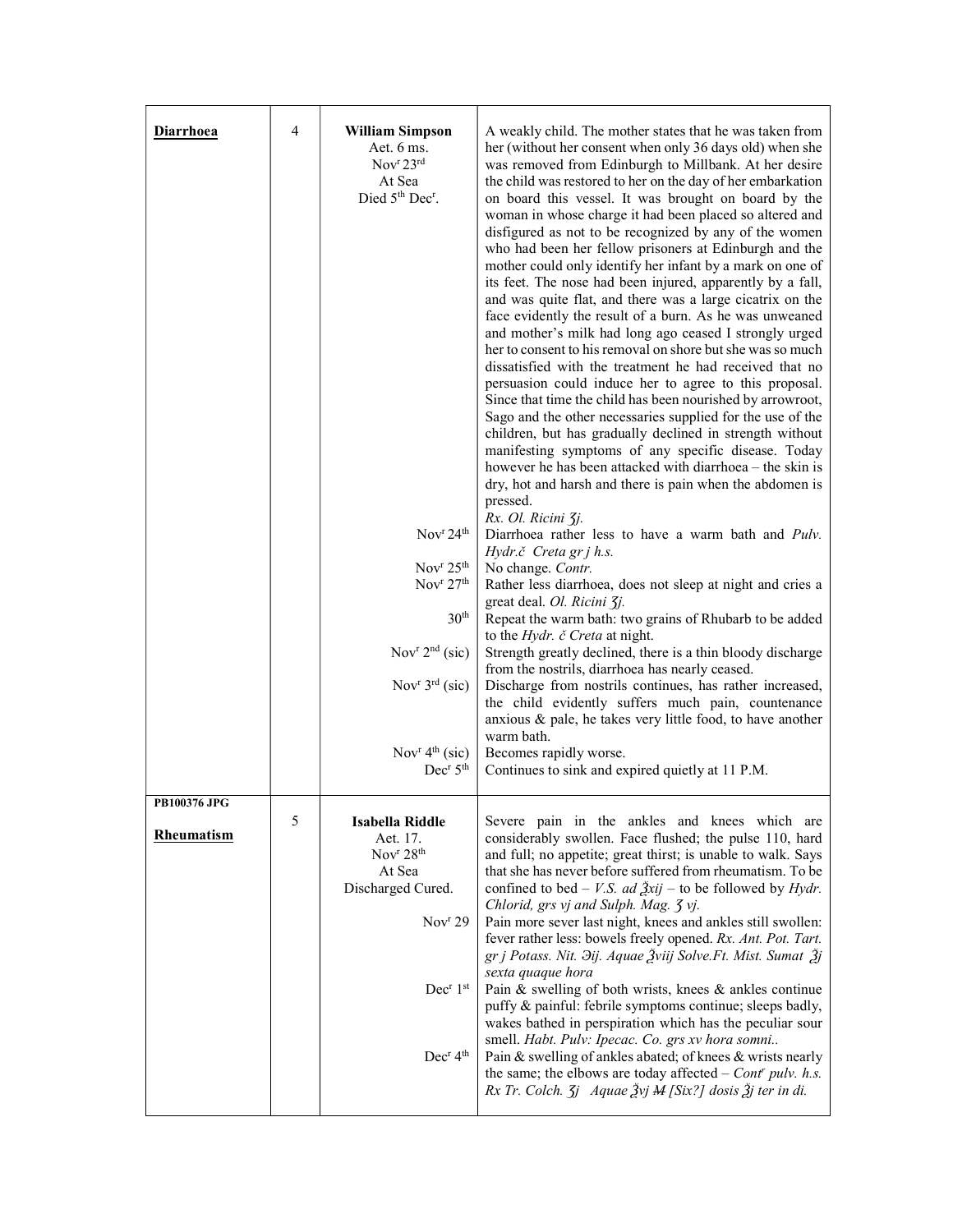|                     |    | Dec <sup>r</sup> 8 <sup>th</sup><br>Dec <sup>r</sup> 14 <sup>th</sup>                                           | Colchicum exhibits its constitutional effects: Fever gone,<br>Pain in joints much diminished $-$ <i>Omit the Colchicum</i> .<br>Pain & swelling have disappeared, less perspiration at                                                                                                                                                                  |
|---------------------|----|-----------------------------------------------------------------------------------------------------------------|---------------------------------------------------------------------------------------------------------------------------------------------------------------------------------------------------------------------------------------------------------------------------------------------------------------------------------------------------------|
|                     |    | Dec <sup>r</sup> 22 <sup>nd</sup>                                                                               | night - Omit' med. Hab' Infus. Gent. Co. ter in die.<br>Although apparently free from rheumatism she makes but                                                                                                                                                                                                                                          |
|                     |    | Dec <sup>r</sup> 26 <sup>th</sup>                                                                               | slight progress towards a complete restoration of health,<br>the tongue is foul and she remains weak. Rx. Ol. Ricini $\tilde{A}$ .<br>Knees & wrists again swollen & painful, difficulty of<br>breathing & feeling of oppression, pain in precordial<br>region. To be cupped over the seat of pain and afterwards<br>to have a pill of Calomel & Opium. |
|                     |    | 27 <sup>th</sup><br>28 <sup>th</sup>                                                                            | About 8 ounces abstracted by cupping, with some relief -<br>Let a blister be applied, continue the pills thrice a day.<br>Blister rose well; pain and oppression relieved. Contr pil                                                                                                                                                                    |
|                     |    | Dec <sup>r</sup> 31 <sup>st</sup>                                                                               | u. a.<br>Mouth slightly affected by mercury; less difficulty of                                                                                                                                                                                                                                                                                         |
|                     |    | Jan <sup>y</sup> 4 <sup>th</sup>                                                                                | breathing. Omit the pills, to take Sulph. Mag. 3j.<br>Slept till being disturbed by the rolling of the ship but is<br>on the whole much better $-$ is free from pain, tongue                                                                                                                                                                            |
| <b>PB100377 JPG</b> |    | Jan <sup>y</sup> 5 <sup>th</sup>                                                                                | furred; pulse 76; to take Pulv. Rhei et Magnes 3j<br>For 6 months her menses have only been once or twice<br>present and were scanty; indeed from her own statement<br>and from her appearance she does not seem to have ever<br>menstruated naturally. To take Pil. Al (aloes) č myrrh. no<br>ij alternis noct.                                        |
|                     |    | $10^{\rm th}$ Jan <sup>y</sup>                                                                                  | Bowels have been kept open by pills: there is still some<br>oppression & slight difficulty of breathing. Utet: frict. č<br>Ungt Ant. Potass. Tart $\zeta$ j ad $\zeta$ j mane nocteque.                                                                                                                                                                 |
|                     |    | 12 <sup>th</sup><br>$15th$ Jan <sup>y</sup>                                                                     | No appearance of pustules. Cont <sup>r</sup> frict. et Pil u.a.<br>A few pustules have appeared. Rep' frict.                                                                                                                                                                                                                                            |
|                     |    | 17 <sup>th</sup>                                                                                                | About a dozen large, elevated, umbilicated, pustules<br>altogether different from those usually produced by the<br>Antimonial ointment, they are of a dark colour except in<br>the centre and margins which are yellow – omitt <sup>r</sup> Ungt                                                                                                        |
|                     |    | $20^{\rm th}$                                                                                                   | cont <sup>r</sup> pil.<br>Great relief in breathing - appetite and general health<br>improving Nil.                                                                                                                                                                                                                                                     |
|                     |    | 25 <sup>th</sup><br>5 <sup>th</sup> Feby                                                                        | Convalescent – To take bitter infusion.<br>Has continued to improve under the use of the bitters and<br>Pil. Al. č myrr. at times. Menses copious & more regular<br>than usual.                                                                                                                                                                         |
| <b>Diarrhoea</b>    | 6. | <b>Francis Kirwan</b><br>Aet. 8ms<br>$9th Decr$ .<br>At Sea<br>Died 18th Dec <sup>r</sup> .<br>11 <sup>th</sup> | A weakly child with marks of the Scrophulous diathesis.<br>Has had one or two attacks of diarrhoea which were easily<br>removed by small doses of Hydr. č Cret. and Ol. Ricini -<br>The disease has again shewn itself: the stools are mucous<br>and watery, skin hot and dry, to have Hydr. č Creta gr j.                                              |
|                     |    | 12 <sup>th</sup>                                                                                                | Less purging but the child continues to pass sleepless<br>nights, and refuses food, takes the breast but frequently<br>vomits shortly after: to have <i>Ol. Ricini</i> $\overline{\chi}$ <i>j</i> and a warm bath.<br>Continues much the same – abdomen to be rubbed with<br>Liniment. Ammon. and the Hydr. č Creta to be repeated                      |
|                     |    | 13 <sup>th</sup>                                                                                                | with the addition of Pulv. Ipecac Co. grs ij.<br>Rather easier stools less frequent. Contr.                                                                                                                                                                                                                                                             |
|                     |    | 14 <sup>th</sup>                                                                                                | No alteration add to the powder two grains of Pulv. Rhei.                                                                                                                                                                                                                                                                                               |
|                     |    | 16 <sup>th</sup><br>17 <sup>th</sup>                                                                            | Slept badly no change in symptoms.<br>Towards the afternoon he suddenly exhibited alarming                                                                                                                                                                                                                                                              |
|                     |    |                                                                                                                 | symptoms of sinking, the eyes became glassy, the<br>countenance assumed a sharpened and anxious look and                                                                                                                                                                                                                                                |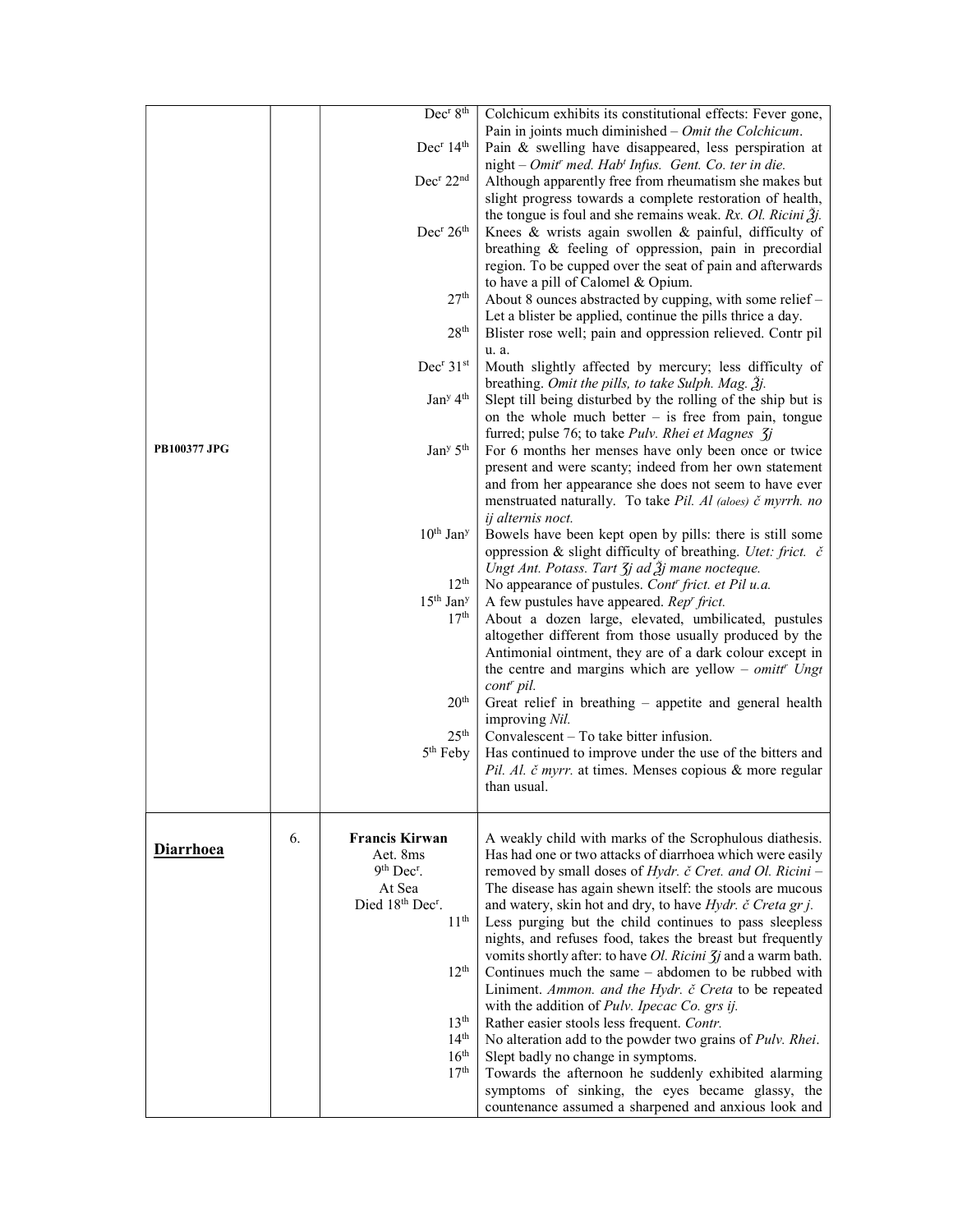| <b>PB100378 JPG</b>                      |    | 18 <sup>th</sup>                                                                                                                                                                                                                                        | he refused all food taking his mother's milk only<br>occasionally, vomited a great deal and experienced a great<br>increase of the diarrhoea, he was immediately put into a<br>warm bath, small doses of Mist. Cretae with Tinct Camph.<br>Co. in Aniseed water were given after every motion.<br>No improvement, cut two of his teeth about a week ago.<br>Continues very restless: diarrhoea the same but vomits<br>less. Contr. Vespere. Became gradually weaker and<br>expired at 8 P.M.                                                                                                                                                                                                                                                                                                                                                                                                                                                                                                                                                                                                                                                                                                                                             |
|------------------------------------------|----|---------------------------------------------------------------------------------------------------------------------------------------------------------------------------------------------------------------------------------------------------------|------------------------------------------------------------------------------------------------------------------------------------------------------------------------------------------------------------------------------------------------------------------------------------------------------------------------------------------------------------------------------------------------------------------------------------------------------------------------------------------------------------------------------------------------------------------------------------------------------------------------------------------------------------------------------------------------------------------------------------------------------------------------------------------------------------------------------------------------------------------------------------------------------------------------------------------------------------------------------------------------------------------------------------------------------------------------------------------------------------------------------------------------------------------------------------------------------------------------------------------|
| <b>Ecthyma</b>                           | 7  | <b>John Howe</b><br>Aet. 15 ms.<br>Dec <sup>r</sup> 14 <sup>th</sup><br>At Sea<br>Discharged 28th Dec <sup>r</sup> .<br>16 <sup>th</sup><br>20 <sup>th</sup><br>24 <sup>th</sup>                                                                        | Many large, round, distinct pustules on forehead, scalp &<br>neck, the base is red and raised; at different states of<br>development, some only appearing whilst others are<br>covered with a dark scab; the child is unweaned, is pale<br>and weakly; mother apparently healthy. He has no fever;<br>appetite good; bowels four times moved; dejections, very<br>dark coloured, were procured by administering $\zeta j$ Ol.<br>Ricini - to have Infus. Sennae.<br>Fresh pustules appearing none of the former have<br>ulcerated: to have a warm bath, the scalp to be cleaned by<br>poultices, and Pulv. Hydr. č Creta grs ij to be given every<br>night.<br>Several of the first formed pustules have healed leaving a<br>red mark, new ones are still appearing. Contr bath and<br>powder at night.<br>Bowels opened by Castor Oil, motions more healthy - no<br>fresh pustules the scabs of the former falling of $f - nil$ .                                                                                                                                                                                                                                                                                                       |
| <b>Erysipelas</b><br><b>PB100379 JPG</b> | 8. | <b>Mary Anderson</b><br>Aet. 28.<br>Dec <sup>r</sup> 22 <sup>nd</sup><br>At Sea<br>Discharged Jan <sup>y</sup> 19<br>23 <sup>rd</sup><br>24 <sup>th</sup><br>26 <sup>th</sup><br>$1stJ$ Jan <sup>y</sup><br>$18th$ Jan <sup>y</sup><br>19 <sup>th</sup> | This woman appears to have led a very irregular life and<br>her constitution to have suffered much in consequence. On<br>the left thigh there are several cicatrices of old ulcers<br>around which and extending over nearly the whole limb<br>there is an erysipelatous inflammation: pyrexia & general<br>derangement; vomiting. An antimonial emetic was given<br>which was followed by Hydr. Chlorid. grs viij Pulv.<br>Antim. grs vj: oiled silk was placed over wet cloths<br>wrapped round the limb.<br>Bowels freely moved by powder; limb in nearly the same<br>condition; the febrile disturbance continues; to take Pulv.<br>Antim. grs vj sextis horis, continue the fomentation.<br>Less general disturbance, swelling of the upper part of<br>limb rather less but lower part has become more swollen.<br>Continue.<br>Fever abated, swelling and inflammation of leg and foot;<br>thigh has nearly returned to its usual state. Bowels to be<br>opened by Ol. Ricini $\tilde{z}$ j and the leg to be fomented as<br>usual.<br>The foot remains swollen and slightly painful: to take the<br>Compound Infusion of Gentian thrice a day.<br>Foot much better, general health greatly improved.<br>Continue.<br>Convalescent |
| <b>Phthisis</b>                          | 9. | <b>Ann Merritt</b><br>Aet. 31.<br>Dec <sup>r</sup> 31 <sup>st</sup><br>At Sea                                                                                                                                                                           | Ever since the Ship has been at sea this woman has been<br>constantly sea-sick scarcely ever able to leave her bed -<br>her health has suffered considerably, she being unable to<br>retain anything on her stomach except a small piece of                                                                                                                                                                                                                                                                                                                                                                                                                                                                                                                                                                                                                                                                                                                                                                                                                                                                                                                                                                                              |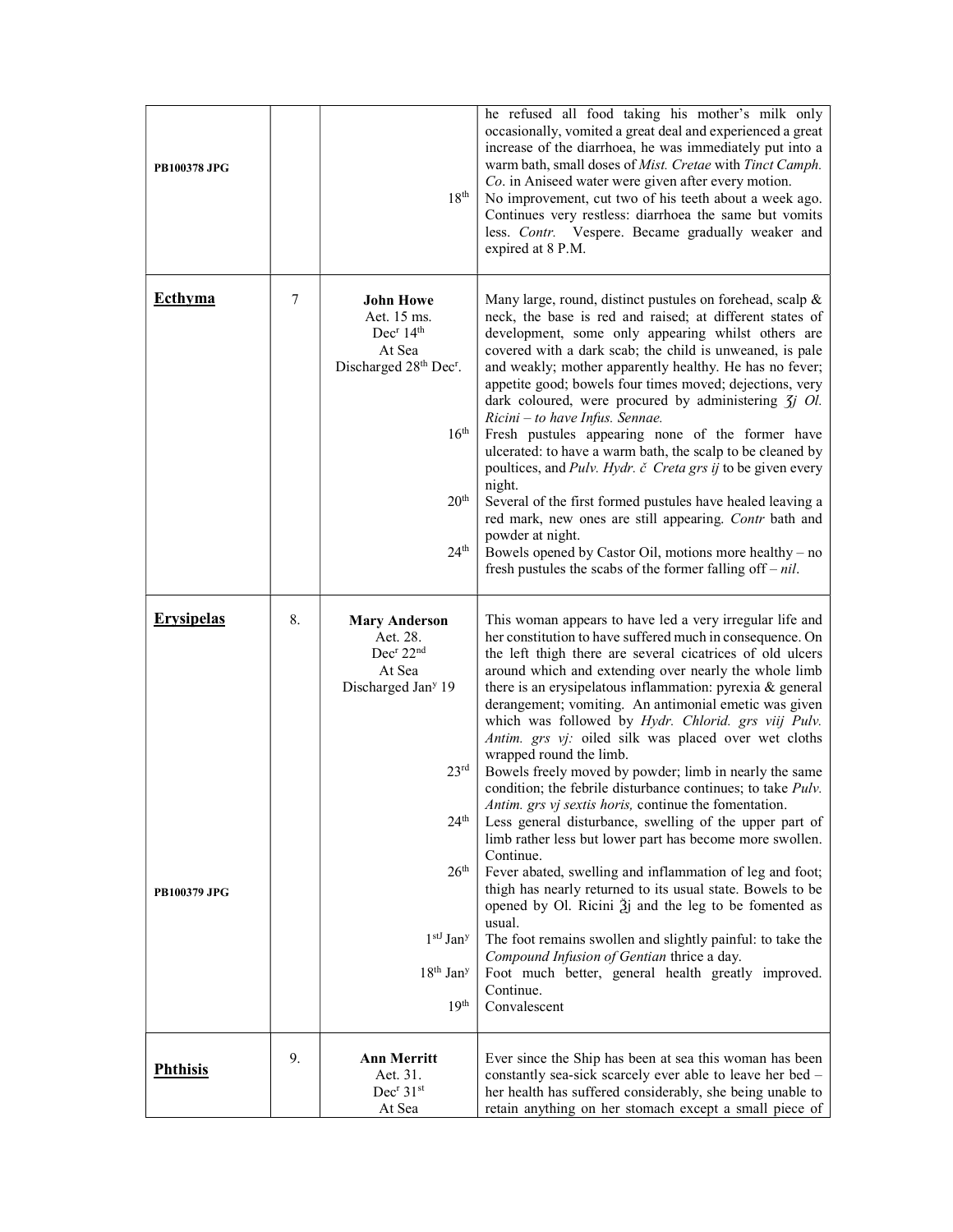|                     | Hospital. 8 <sup>th</sup> March   | pudding at dinner and occasionally a little of the peas<br>soup. On the 21 <sup>st</sup> Nov <sup>r</sup> she required treatment for a slight<br>attack of hepatic inflammation which as removed by<br>cupping, blistering and alterative doses of blue pill<br>followed by tonic infusions: after this, partly owing to the<br>fineness of the weather, she got much better and was able<br>to be upon deck for the greater part of each day and to take |
|---------------------|-----------------------------------|-----------------------------------------------------------------------------------------------------------------------------------------------------------------------------------------------------------------------------------------------------------------------------------------------------------------------------------------------------------------------------------------------------------------------------------------------------------|
|                     |                                   | her share in the sewing and knitting which the prisoners<br>are required to perform when able. Of late she has begun                                                                                                                                                                                                                                                                                                                                      |
|                     |                                   | to droop and is now labouring under the following                                                                                                                                                                                                                                                                                                                                                                                                         |
|                     |                                   | symptoms: general languor and loss of flesh; pulse 90<br>weak; tongue whitish; shortness of breathing; cough<br>which comes on in paroxysms and is relieved by the                                                                                                                                                                                                                                                                                        |
|                     |                                   | expectoration of a quantity yellow, globular sputa: there is<br>dullness on percussion below the right clavicle and the                                                                                                                                                                                                                                                                                                                                   |
|                     |                                   | respiratory murmur is inaudible in the upper part of that                                                                                                                                                                                                                                                                                                                                                                                                 |
|                     |                                   | lung. A blister to be applied to the upper part of the right<br>side of the chest: Pulv. Rhei et Magnes.                                                                                                                                                                                                                                                                                                                                                  |
|                     | Jan <sup>y</sup> $10th$           | Generally sleeps tolerably well but has lately awoke every                                                                                                                                                                                                                                                                                                                                                                                                |
|                     |                                   | morning perspiring profusely; cough continues unchanged                                                                                                                                                                                                                                                                                                                                                                                                   |
|                     |                                   | sputa of the same character, they sink in water, has been<br>taking Sulph. of Quinine for about a week - Continue.                                                                                                                                                                                                                                                                                                                                        |
|                     | Jan <sup>y</sup> 15 <sup>th</sup> | Cough very troublesome all night; her strength is so much<br>reduced that she fainted on getting up in bed this morning:                                                                                                                                                                                                                                                                                                                                  |
|                     |                                   | night sweats, rather less being checked by acid drinks,<br>another blister over upper part of right chest to be removed                                                                                                                                                                                                                                                                                                                                   |
| <b>PB100380 JPG</b> |                                   | when skin is reddened: bitters to be continued; diet as                                                                                                                                                                                                                                                                                                                                                                                                   |
|                     |                                   | nourishing as circumstances allow.                                                                                                                                                                                                                                                                                                                                                                                                                        |
|                     | Jan <sup>y</sup> 20 <sup>th</sup> | Perspired last night; cough less troublesome; sputa less<br>abundant muco-purulent. Continue.                                                                                                                                                                                                                                                                                                                                                             |
|                     | Jan <sup>y</sup> 27 <sup>th</sup> | Coughed more last night: acute pain in the right                                                                                                                                                                                                                                                                                                                                                                                                          |
|                     |                                   | hypochondrium increased by pressure. Let a blister be<br>applied over the seat of pain.                                                                                                                                                                                                                                                                                                                                                                   |
|                     | 28 <sup>th</sup>                  | Was much pained by the blister which was removed so as                                                                                                                                                                                                                                                                                                                                                                                                    |
|                     | 30 <sup>th</sup>                  | only to produce a slight vesication.                                                                                                                                                                                                                                                                                                                                                                                                                      |
|                     |                                   | Blister healed, pain in hypochondrium nearly gone -<br>Continue.                                                                                                                                                                                                                                                                                                                                                                                          |
|                     | 18 <sup>th</sup> Feb <sup>y</sup> | Since last report she has been on the whole rather better;                                                                                                                                                                                                                                                                                                                                                                                                |
|                     |                                   | occasionally for a day or so there has been increase of<br>cough and muco-purulent expectoration attended by more                                                                                                                                                                                                                                                                                                                                         |
|                     |                                   | breathlessness: slight hectic fever towards evening; night                                                                                                                                                                                                                                                                                                                                                                                                |
|                     |                                   | sweats as formerly: bowels requiring the exhibition of one                                                                                                                                                                                                                                                                                                                                                                                                |
|                     |                                   | or two laxatives. On being questioned she states that her<br>father died of liver disease; her mother is still alive: a                                                                                                                                                                                                                                                                                                                                   |
|                     |                                   | brother died of consumption aged 39; three sisters one 13,                                                                                                                                                                                                                                                                                                                                                                                                |
|                     |                                   | and another 17 years of age and the third still older have<br>likewise fallen victims to this disease. Today the cough is                                                                                                                                                                                                                                                                                                                                 |
|                     |                                   | troublesome, expectoration copious, with a few streaks of                                                                                                                                                                                                                                                                                                                                                                                                 |
|                     |                                   | blood. States that she has had two attacks of haemoptysis                                                                                                                                                                                                                                                                                                                                                                                                 |
|                     |                                   | both of which she concealed, the last was at Millbank a<br>short time before her embarkation.                                                                                                                                                                                                                                                                                                                                                             |
|                     | $25^{\rm h}$ Feb <sup>y</sup>     | Has been yesterday and is today affected by the prevailing                                                                                                                                                                                                                                                                                                                                                                                                |
|                     |                                   | diarrhoea: five times purged last night; has a feeling of<br>faintness and despondency which however is passing off:                                                                                                                                                                                                                                                                                                                                      |
|                     |                                   | there is uneasiness in right hypochondrium and                                                                                                                                                                                                                                                                                                                                                                                                            |
|                     |                                   | accelerated breathing: cough as usual: Haust ex Pulv.                                                                                                                                                                                                                                                                                                                                                                                                     |
|                     | $26th$ Feb <sup>y</sup>           | Cret. Comp. č Confect. Aromat et Tr. Op.<br>Purging stopped by draught but returned at 9 P.M. when                                                                                                                                                                                                                                                                                                                                                        |
|                     |                                   | another was given since then has not been again purged.                                                                                                                                                                                                                                                                                                                                                                                                   |
|                     | 3 <sup>rd</sup> March             | Has improved within the last two days.                                                                                                                                                                                                                                                                                                                                                                                                                    |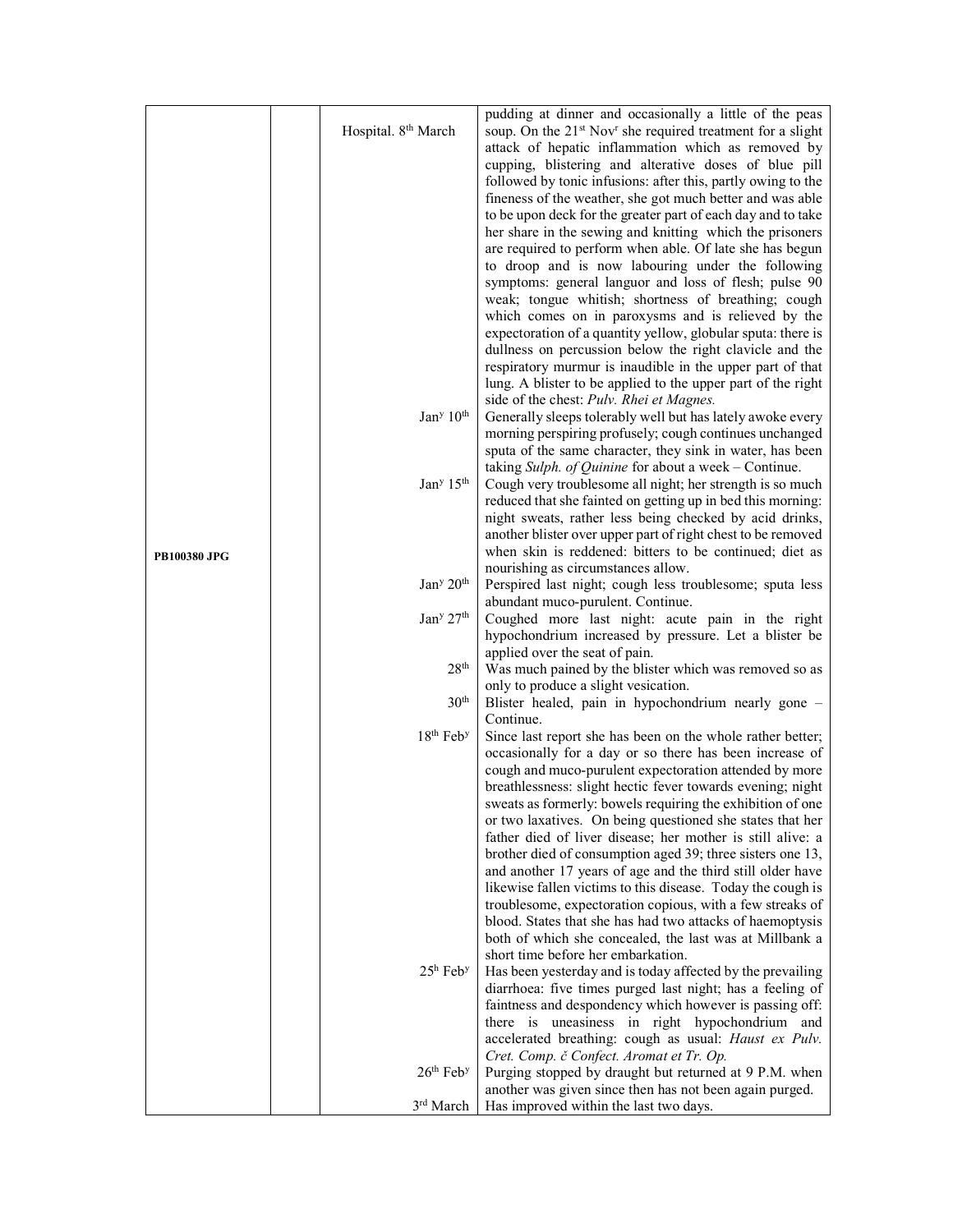|                                                    |     | 8 <sup>th</sup> March                                                                                                                                                                                                                                                                                             | Being quite unfit to be assigned into service she was this<br>day discharged into Hospital.                                                                                                                                                                                                                                                                                                                                                                                                                                                                                                                                                                                                                                                                                                                                                                                                                                                                                                                                                                                                                                                                                                                                                                                                                                                                                                                                                                                                                                                                                                                                                                                                                                                                                                                                                                                                                                                                                      |
|----------------------------------------------------|-----|-------------------------------------------------------------------------------------------------------------------------------------------------------------------------------------------------------------------------------------------------------------------------------------------------------------------|----------------------------------------------------------------------------------------------------------------------------------------------------------------------------------------------------------------------------------------------------------------------------------------------------------------------------------------------------------------------------------------------------------------------------------------------------------------------------------------------------------------------------------------------------------------------------------------------------------------------------------------------------------------------------------------------------------------------------------------------------------------------------------------------------------------------------------------------------------------------------------------------------------------------------------------------------------------------------------------------------------------------------------------------------------------------------------------------------------------------------------------------------------------------------------------------------------------------------------------------------------------------------------------------------------------------------------------------------------------------------------------------------------------------------------------------------------------------------------------------------------------------------------------------------------------------------------------------------------------------------------------------------------------------------------------------------------------------------------------------------------------------------------------------------------------------------------------------------------------------------------------------------------------------------------------------------------------------------------|
| <b>Tabes</b><br>Mesenterica<br><b>PB100381 JPG</b> | 10. | <b>Mary Jane Toaten</b><br>Aet. 15 ms.<br>Jan <sup>y</sup> 7 <sup>th</sup><br>At Sea<br>Died 28th Jan <sup>y</sup><br>$12^{th}$ Jan <sup>y</sup><br>16 <sup>th</sup><br>$18th$ Jan <sup>y</sup><br>$19th$ Jan <sup>y</sup><br>21st Jany<br>24 <sup>th</sup><br>$26th$ Jan <sup>y</sup><br>$28th$ Jan <sup>y</sup> | This child, whose attack of Bronchitis is noticed in No. 2,<br>can scarcely be said to have enjoyed a day's health on<br>board: although apparently recovered from that complaint,<br>her general health has not improved; her face has<br>continued pale, & she has lost both flesh and strength: her<br>stomach and bowels have been frequently disordered: the<br>appetite variable. Her belly is large and tense but not<br>apparently painful on pressure: tongue loaded & whitish:<br>sleeps badly and cries a great deal during the night: her<br>bowels have been opened when necessary by Castor Oil,<br>and the diet has been rendered as nourishing as possible:<br>Rx Hydr č Creta gr j Pulv. Rhei grs viij Pulv. Ipecac. Co.<br>grs ij M-ft pulv. ter in die sumend.<br>Diarrhoea has been checked by powders: abdomen as full<br>as before: limbs much emaciated, abdomen to be rubbed<br>with turpentine liniment, to have a warm bath at bedtime.<br>Emaciation rapidly advancing, is very fretful and restless;<br>perspires at night and has increase of fever towards<br>evening: to have Tr. Ferri Muriate. m iv Tr. Camph. Co.<br>$m$ v thrice a day.<br>Anus and pudendum reddened and inflamed from the<br>irritation of the diarrhoea: Spirituous lotion to be applied.<br>A slight return of diarrhoea, repeat the powder as<br>formerly.<br>Aphthae on mouth: features sharpened and wrinkled, eyes<br>sunk: the Mel boracis to be used for mouth: two eye teeth<br>to be scarified: warm bath; continue the powder.<br>Becomes rapidly more and more emaciated, has a<br>preternaturally old appearance = perineal excoriations to<br>be dressed simply: continue.<br>Mouth better but she is fast declining in strength.<br>No improvement. Vespere - Became decidedly worse<br>after the morning visit, eyes glazed: had a few slight<br>convulsions between 2 & 4 P.M. after which she became<br>composed and expired without a struggle at 7 P.M. |
| <b>Hepatitis</b>                                   | 11. | <b>Agnes Chambers</b><br>Aet. 26<br>Jan <sup>y</sup> 28 <sup>th</sup><br>At Sea<br>Hospital March 8th                                                                                                                                                                                                             | This woman has again had a return of the symptoms of<br>hepatic inflammation already detailed in case No. 3. The<br>treatment followed has been similar to that already<br>mentioned. Her present state does not admit of her<br>undertaking the duties of a situation and she was therefore<br>sent to Hospital.                                                                                                                                                                                                                                                                                                                                                                                                                                                                                                                                                                                                                                                                                                                                                                                                                                                                                                                                                                                                                                                                                                                                                                                                                                                                                                                                                                                                                                                                                                                                                                                                                                                                |
| PB100382 JPG<br><b>Diarrhoea</b>                   | 12. | <b>Jane Knight</b><br>Aet. 21.<br>Jan <sup>y</sup> 31 <sup>st</sup><br>At Sea<br>Hospital 14th March                                                                                                                                                                                                              | A small delicate woman of feeble constitution: is<br>accompanied by her child to whom she gives suck.<br>According to her own statement confirmed by her<br>messmates she has hardly eaten anything but biscuit for<br>the last six weeks as she has taken a loathing to every other<br>article of diet. Wine has been given daily in moderate<br>quantities and tonics have likewise been administered.<br>Under these circumstances her milk failed and the child<br>has been fed with arrow-root &c, being also occasionally<br>suckled by some of the other women. Both mother and<br>child have been attacked by the prevailing diarrhoea. Her                                                                                                                                                                                                                                                                                                                                                                                                                                                                                                                                                                                                                                                                                                                                                                                                                                                                                                                                                                                                                                                                                                                                                                                                                                                                                                                              |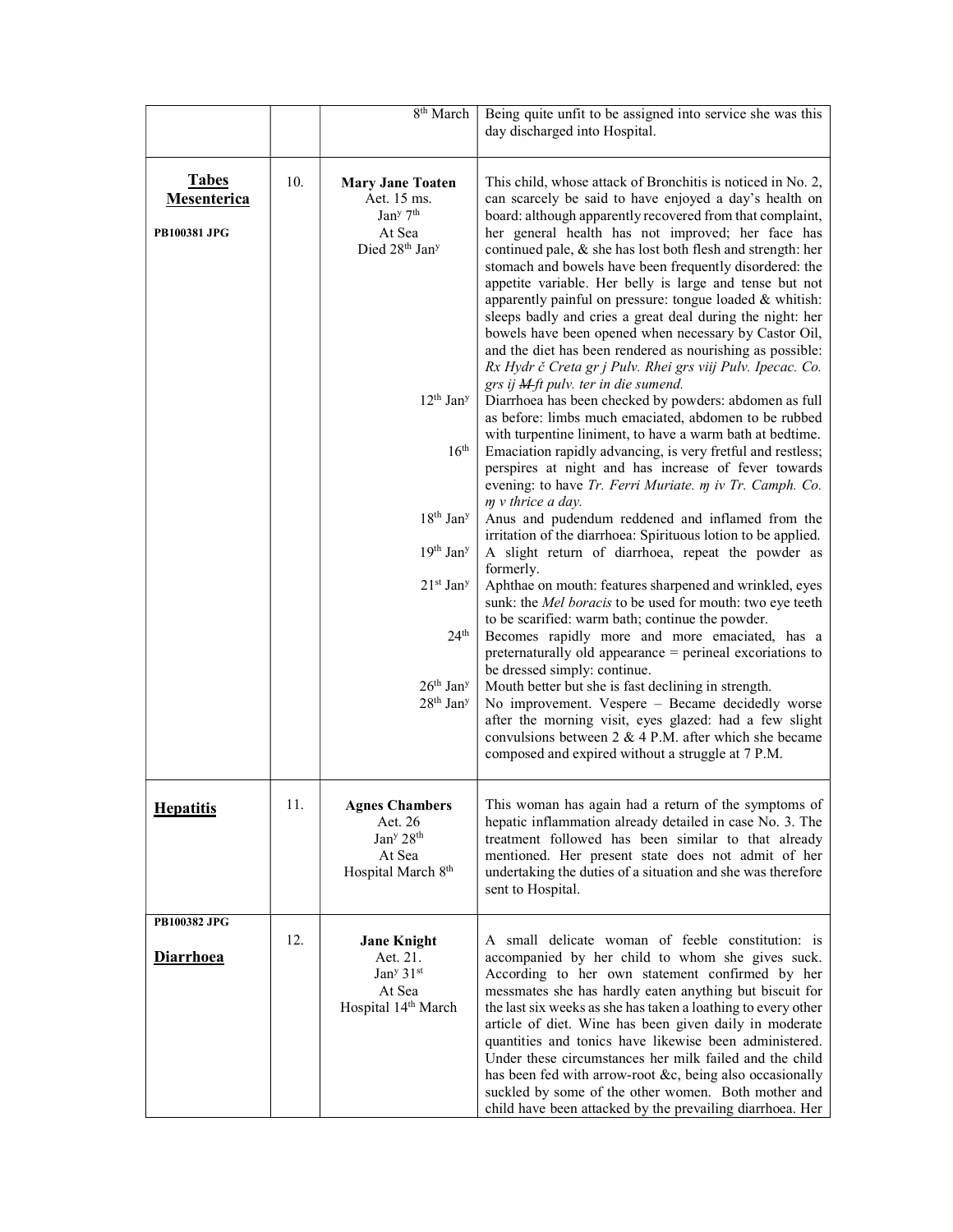|                     |     | Feb <sup>y</sup> 6 <sup>th</sup><br>Feb <sup>y</sup> $12th$<br>Feb <sup>y</sup> 20 <sup>th</sup><br>28 <sup>th</sup><br>14 <sup>th</sup> March | bowels are frequently moved and she has some nausea:<br>griping pains in abdomen; skin dry and harsh; pulse soft<br>& frequent: tongue loaded towards the root. To take Ol.<br>Ricini $3j$ Tr. Opii mx<br>Diarrhoea continues although less severe than formerly: to<br>take Pulv. Ipecac. Co. grs viij thrice a day, to remain in<br>bed; farinaceous diet.<br>Bowels only twice moved during yesterday - Resume the<br>Wine and Quinine.<br>Appetite remains the same - she is much weakened from<br>want of food: by the kindness of the master she has<br>occasionally some fresh meat which she eats with great<br>relish.<br>Remains in the same weak, dejected, condition, the state<br>of her child and the attention she requires combining with<br>her own illness to depress her very much although the<br>disease has nearly left her. Continue wine and tonics.<br>As she stands much in need of the comforts of an Hospital<br>and is unfit for service she was this day sent on shore to<br>the Hospital. |
|---------------------|-----|------------------------------------------------------------------------------------------------------------------------------------------------|--------------------------------------------------------------------------------------------------------------------------------------------------------------------------------------------------------------------------------------------------------------------------------------------------------------------------------------------------------------------------------------------------------------------------------------------------------------------------------------------------------------------------------------------------------------------------------------------------------------------------------------------------------------------------------------------------------------------------------------------------------------------------------------------------------------------------------------------------------------------------------------------------------------------------------------------------------------------------------------------------------------------------|
| <b>Diarrhoea</b>    | 13. | <b>Elizabeth Knight</b><br>Aet. 8ms<br>${\rm Feb}^{\rm y}$ 1 <sup>st</sup><br>At Sea                                                           | The child of the preceding: she has suffered much from<br>the low state into which the mother has fallen. Bowels<br>relaxed: to take Ol. Ricini 3i<br>Feby 2 <sup>nd</sup> Rather easier.                                                                                                                                                                                                                                                                                                                                                                                                                                                                                                                                                                                                                                                                                                                                                                                                                                |
| <b>PB100383 JPG</b> |     | Died 9th March                                                                                                                                 | Feb <sup>y</sup> 3 <sup>rd</sup> Purged a great deal: refuses the breast and food of<br>every kind, skin dry & harsh<br>Rx. Pulv. Hydr. č Creta gr j Pulv. Ipecac. Co. grs j to be<br>taken every night.                                                                                                                                                                                                                                                                                                                                                                                                                                                                                                                                                                                                                                                                                                                                                                                                                 |
|                     |     | Feb <sup>y</sup> $12th$<br>Feb <sup>y</sup> 14 <sup>th</sup><br>16 <sup>th</sup>                                                               | Diarrhoea continues, has a slight cough, abdomen to be<br>rubbed with liniment. Ammon. after a warm bath.<br>Rather easier – repeat the powder.<br>Very restless all night: is thirsty, coughs a little: screams<br>at times. To take Calomel. gr j Pulv. Antimon gr j at                                                                                                                                                                                                                                                                                                                                                                                                                                                                                                                                                                                                                                                                                                                                                |
|                     |     | Feb <sup>y</sup> 18 <sup>th</sup>                                                                                                              | bedtime; a small blister to be applied behind the ears.<br>Is a little easier: bowels still relaxed. To have the Chalk<br>mixture after each stool.                                                                                                                                                                                                                                                                                                                                                                                                                                                                                                                                                                                                                                                                                                                                                                                                                                                                      |
|                     |     | $19th$ Feby.                                                                                                                                   | Was taken much worse yesterday afternoon; became cold<br>and had a fit of spasm. She was relieved by the warm bath.<br>Purging continues: her strength is much diminished and<br>she is considerably wasted. Continue the powder and                                                                                                                                                                                                                                                                                                                                                                                                                                                                                                                                                                                                                                                                                                                                                                                     |
|                     |     | 21 <sup>st</sup>                                                                                                                               | mixture.<br>No improvement, the abdomen to be again rubbed with<br>liniment.                                                                                                                                                                                                                                                                                                                                                                                                                                                                                                                                                                                                                                                                                                                                                                                                                                                                                                                                             |
|                     |     | $23rd$ Feb <sup>y</sup><br>$25^{\rm th}$ Feb <sup>y</sup>                                                                                      | Screamed frequently last night: took the breast and did not<br>vomit afterwards. Contr.<br>Only thrice purged since yesterday, cried less during the                                                                                                                                                                                                                                                                                                                                                                                                                                                                                                                                                                                                                                                                                                                                                                                                                                                                     |
|                     |     | 1 <sup>st</sup> March                                                                                                                          | night, seems better. To have the powder of Hydr $\check{c}$ Cr. &<br>Pulv. Dov.<br>Had three stools during the day: dejections yellow: slept                                                                                                                                                                                                                                                                                                                                                                                                                                                                                                                                                                                                                                                                                                                                                                                                                                                                             |
|                     |     | March 4 <sup>th</sup><br>March 6 <sup>th</sup>                                                                                                 | better, food again refused. Omit' pulv.<br>Much emaciated, less purging.<br>Cried the whole night; is still restless, ate a small piece of                                                                                                                                                                                                                                                                                                                                                                                                                                                                                                                                                                                                                                                                                                                                                                                                                                                                               |
|                     |     | March 9 <sup>th</sup>                                                                                                                          | soaked bread.<br>Continued gradually becoming weaker and expired early<br>this morning.                                                                                                                                                                                                                                                                                                                                                                                                                                                                                                                                                                                                                                                                                                                                                                                                                                                                                                                                  |
|                     |     |                                                                                                                                                |                                                                                                                                                                                                                                                                                                                                                                                                                                                                                                                                                                                                                                                                                                                                                                                                                                                                                                                                                                                                                          |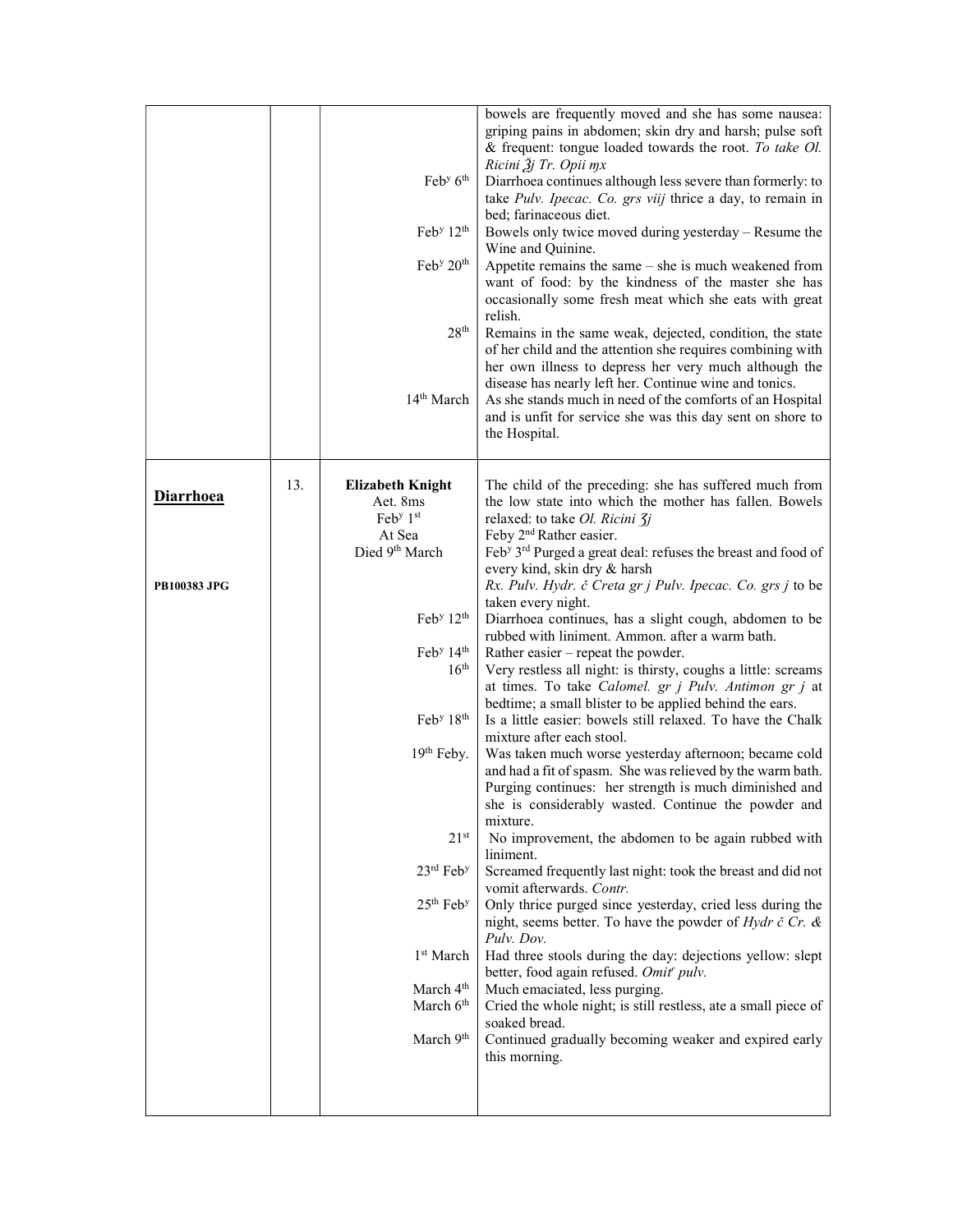| <b>Diarrhoea</b>                 | 14. | <b>John Procter</b><br>Williams<br>Aet. 9ms<br>Feb <sup>y</sup> 3rd<br>At Sea<br>Died 20 <sup>th</sup> Feb <sup>y</sup> .<br>$\text{Feb}^{\text{y}} 6^{\text{th}}$ | This boy has hitherto been quite healthy. He is now getting<br>some of his first teeth, was fretful all last night: was thrice<br>purged; stools slimy: Castor Oil.<br>Feby 4 <sup>th</sup> Bowels opened by oil: vomited a quantity of<br>yellowish matter. Rx. Hydr. č Creta gr j Pulv. Rhei grs iij<br>omni nocte.<br>Purging continues.                                                                                                                                                                                                                              |
|----------------------------------|-----|--------------------------------------------------------------------------------------------------------------------------------------------------------------------|--------------------------------------------------------------------------------------------------------------------------------------------------------------------------------------------------------------------------------------------------------------------------------------------------------------------------------------------------------------------------------------------------------------------------------------------------------------------------------------------------------------------------------------------------------------------------|
| <b>PB100384 JPG</b>              |     | Feb <sup>y 9th</sup><br>11 <sup>th</sup><br>12 <sup>th</sup>                                                                                                       | Less diarrhoea, motions more natural.<br>Mouth aphthous, has also some cough. Borax to be used<br>for the mouth: two grains of Dover's powder to be<br>substituted for the rhubarb and the powder to be continued<br>as formerly. To have Ol. Ricini 3j.<br>Bowels moved by Castor oil: drowsy; vomits after taking<br>the breast: to have a warm bath.                                                                                                                                                                                                                  |
|                                  |     | 14 <sup>th</sup> Feb <sup>y</sup><br>15 <sup>th</sup>                                                                                                              | Coughs much, bowels still loose, some febrile<br>disturbance. A blister to be placed on breast and removed<br>before vesication takes place.<br>Still coughs: some slight vesicles on breast: takes the<br>breast but vomits immediately after. To have Vini Ant.                                                                                                                                                                                                                                                                                                        |
|                                  |     | 19th Feby<br>20 <sup>th</sup>                                                                                                                                      | Tartaric every six hours.<br>Appears to have some difficulty in expectorating, add $Tr$ .<br><i>Scill. mx</i> to the mixture.<br>Cough and diarrhoea continue unabated; lies in his<br>mother's arms all day without shewing the slightest desire<br>to move: does not sleep at night: motions yellow and<br>slimy: tongue foul – $Rx$ Pulv. Hydr. č Creta gr j Pulv. Ipc.<br>Co. gr ij Pulv. Rhei grs ij to be taken at bedtime, after a                                                                                                                                |
|                                  |     | 21st Feb <sup>y</sup>                                                                                                                                              | warm bath.<br>Continues the same seemed to be relieved by the warm                                                                                                                                                                                                                                                                                                                                                                                                                                                                                                       |
|                                  |     | $22nd$ Feb <sup>y</sup><br>23 <sup>rd</sup>                                                                                                                        | bath. Continue.<br>Bowels loose, dejections of a brown colour. Castor oil 3j.<br>A small blister to be applied behind each ear.<br>Remains in the same dull, listless state, never moving<br>from the position in which he is laid down and crying<br>when disturbed. A grain of Calomel to be given morning                                                                                                                                                                                                                                                             |
|                                  |     | 24 <sup>th</sup><br>25 <sup>th</sup> Feb <sup>y</sup>                                                                                                              | and evening.<br>Has become more restless: bowels loose. Continue.<br>Passed a very bad night: arms and hands in constant<br>motion: cannot suffer to be moved: seems to have pain in<br>the head, grinds his teeth, face pale: eyes yesterday had a<br>glassy appearance but are now bright. Continue.                                                                                                                                                                                                                                                                   |
|                                  |     | 26 <sup>th</sup> Feb <sup>y</sup>                                                                                                                                  | Continued in the same condition until five this morning,<br>he then became quiet; the breathing became interrupted<br>and difficult; the eyes assumed the glassy appearance and<br>he was evidently fast sinking: all nourishment was refused<br>and at 9:30 AM. he expired without a struggle.                                                                                                                                                                                                                                                                          |
| PB100385 JPG<br><b>Diarrhoea</b> | 15. | <b>Jane McLane</b><br>Aet. 33.<br>Feb <sup>y</sup> 12 <sup>th</sup><br>At Sea<br>Hospital 8 <sup>th</sup> March                                                    | A great many of the prisoners are now affected by<br>Diarrhoea, apparently owing to the change of temperature.<br>This woman has during the voyage suffered from<br>Bronchitis, to which a she has been subject for a long time,<br>and has only just recovered from an attack. She now<br>complains of very frequent diarrhoea: pulse soft, 84:<br>tongue foul; skin dry: has some thirst: has griping pains in<br>the abdomen: inclination to go to stool whenever she eats<br>or drinks and some straining when at stool. Rx. Ol. Ricini<br>$\tilde{g}$ j Tr. Opii mx |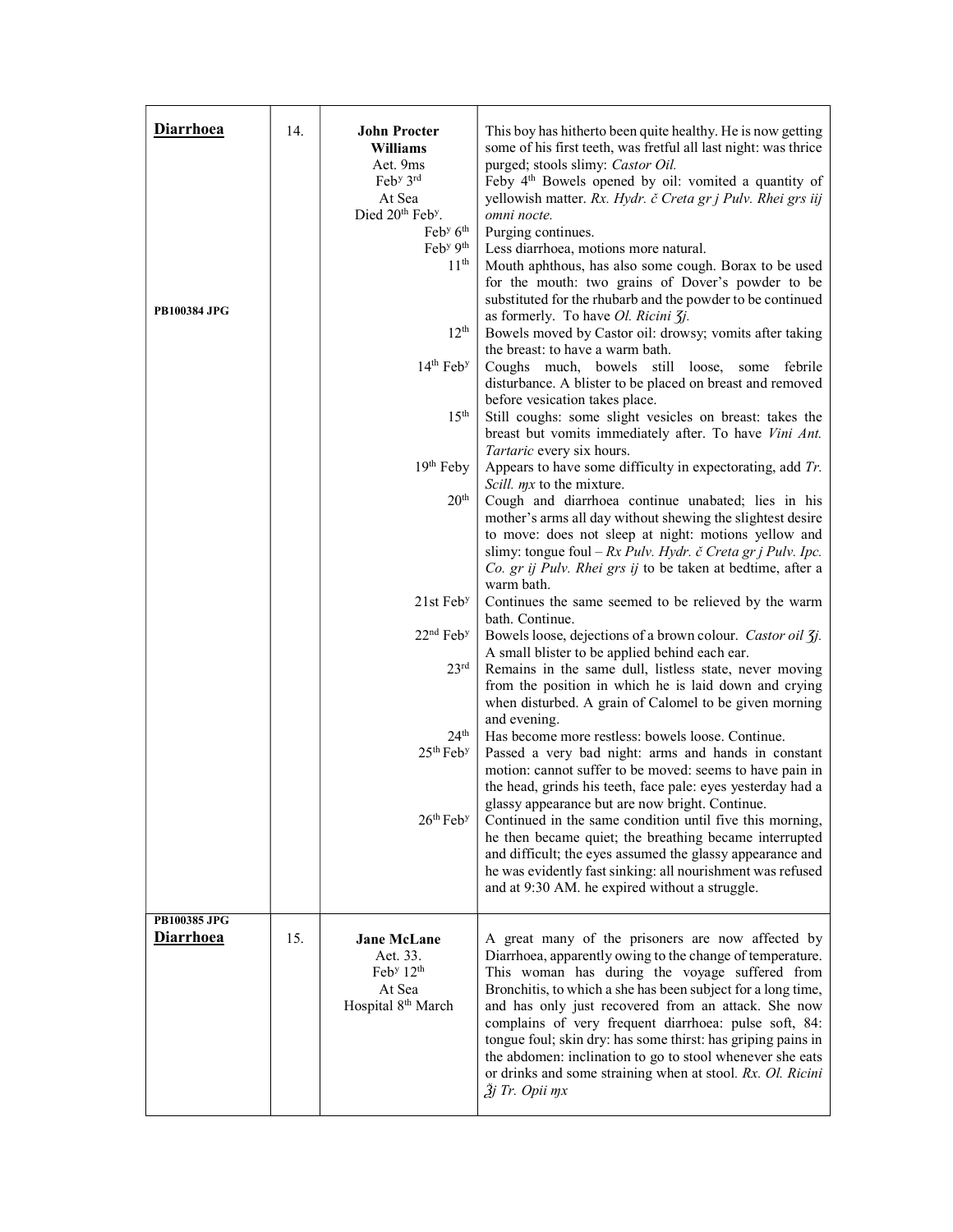|                     |     | Feb <sup>y</sup> 13 <sup>th</sup>  | Stools bilious - to take Hydr. Chl. grs iij Pulv. Ipecac. Co.                                                       |
|---------------------|-----|------------------------------------|---------------------------------------------------------------------------------------------------------------------|
|                     |     |                                    | grs v ter in die.                                                                                                   |
|                     |     | 15 <sup>th</sup>                   | Rather less purging, mouth beginning to be affected by                                                              |
|                     |     |                                    | mercury, the pills to be discontinued.                                                                              |
|                     |     | 18 <sup>th</sup> Feb <sup>y</sup>  | Is completely salivated: diarrhoea gone, to use the Nitrate                                                         |
|                     |     |                                    | of Potass gargle: the Compound Gentian Infusion thrice a                                                            |
|                     |     | 20 <sup>th</sup> Feb <sup>y</sup>  | day.<br>Abdomen swelled. discontinue the bitter infusion: to take                                                   |
|                     |     |                                    | Pulv. Rhei et Magnes.                                                                                               |
|                     |     | 21 <sup>st</sup>                   | Dejections like tar and very offensive: mouth still sore, to                                                        |
|                     |     |                                    | use the alum gargle.                                                                                                |
|                     |     | 22 <sup>nd</sup>                   | Slight Diarrhoea, motions like whey.                                                                                |
|                     |     | Feby 26th                          | Dejections more natural and less frequent: effects of the                                                           |
|                     |     |                                    | mercury passing off: resume the bitter infusion.                                                                    |
|                     |     | 28 <sup>th</sup>                   | Mouth still sore: gargle to be continued: to have Ext.                                                              |
|                     |     | 8 <sup>th</sup> March              | Hyosc. grs v at bedtime.                                                                                            |
|                     |     |                                    | Diarrhoea has ceased for some time and her general health<br>is much improved. Owing to her weakness, and blindness |
|                     |     |                                    | (one of her eyes is useless and she has a Cataract in the                                                           |
|                     |     |                                    | other) she is utterly unfit for service and was this day                                                            |
|                     |     |                                    | discharged to Hospital.                                                                                             |
|                     |     |                                    |                                                                                                                     |
| <b>Pertussis</b>    |     |                                    |                                                                                                                     |
|                     | 16. | <b>Mary Ann Hunt</b><br>Aet. 15ms  | This child has continued healthy and thriving up to the                                                             |
|                     |     | Feb <sup>y</sup> 20 <sup>th</sup>  | present time; for several days she has had a slight cough;<br>has lost her appetite and become dull and heavy: the  |
|                     |     | At Sea                             | bowels are bound. To have Pulv. Rhei grs iv Calomel grs                                                             |
|                     |     | Discharged                         | ij.                                                                                                                 |
|                     |     | 12 <sup>th</sup> March.            | Feby 22 <sup>nd</sup> Bowels moved by powder: the cough has                                                         |
|                     |     |                                    | become more frequent and comes on in fits which are                                                                 |
| <b>PB100386 JPG</b> |     |                                    | some times violent: to have an emetic of <i>Vin. Ant. Tart.</i>                                                     |
|                     |     | Feb <sup>y</sup> .                 | Cough increasing in violence and frequency: sometimes                                                               |
|                     |     |                                    | accompanied by vomiting and a decided hoop: to take a                                                               |
|                     |     |                                    |                                                                                                                     |
|                     |     |                                    | mixture of Antimonial Wine $\zeta j$ to water $\zeta y_j$ , a dessert                                               |
|                     |     |                                    | spoonful every six hours.                                                                                           |
|                     |     | 26 <sup>th</sup> Feb <sup>y</sup>  | Fits of coughing very violent and severe terminating in                                                             |
|                     |     |                                    | one or two hoops and producing vomiting: bowels loose.                                                              |
|                     |     |                                    | To have Hydr. č Creta grs ij Pulv. Ipecac. Co. grs ij every<br>night.                                               |
|                     |     | 2 <sup>nd</sup> March              | Fits of coughing rather less frequent, still attended by the                                                        |
|                     |     |                                    | whoop. The Ammoniacal liniment to be rubbed over the                                                                |
|                     |     |                                    | sternum: continue the Diaphoretic draught as before.                                                                |
|                     |     | March 6 <sup>th</sup>              | Rather less cough: bowels more regular.                                                                             |
|                     |     | 8 <sup>th</sup> March              | Loses flesh and is pale: cough much less troublesome.                                                               |
|                     |     | March 10 <sup>th</sup>             | Having represented to the Comptroller General the case of                                                           |
|                     |     |                                    | this child and of two others suffering from the same<br>disease: they were all removed this day along with their    |
|                     |     |                                    | mothers to a place fitted for their reception.                                                                      |
|                     |     |                                    |                                                                                                                     |
|                     |     |                                    |                                                                                                                     |
| <b>Ptyalismus</b>   | 17. | <b>Mary Ann Simpson</b><br>Aet. 19 | This woman has lately been employed in assisting the                                                                |
|                     |     | March 10 <sup>th</sup>             | Hospital attendants. She has most unexpectedly become<br>salivated; no mercury having been given to her. On being   |
|                     |     | Hobart Town                        | questioned she confesses to have used a small quantity of                                                           |
|                     |     | Hospital                           | mercurial ointment for the purpose of ridding herself of                                                            |
|                     |     | 14 <sup>th</sup> March             | some insects; but she affirms that she has not used the                                                             |
|                     |     |                                    | medicine in any other way as she was quite well in health.                                                          |
|                     |     |                                    | To use the Nitre gargle.                                                                                            |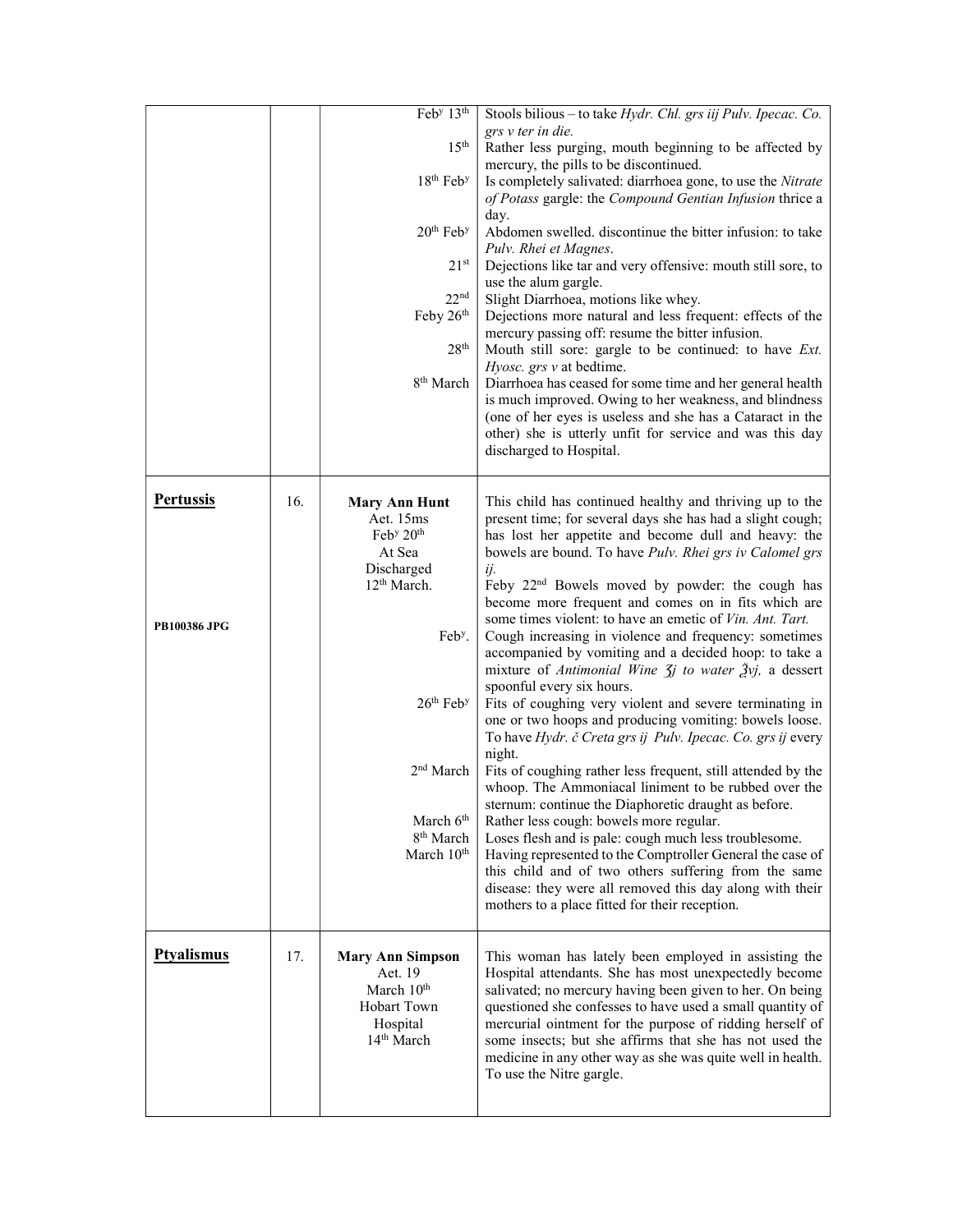|  |  | March $14th$   As she is still suffering from the effects of the mercury and<br>the prisoners are all to be landed tomorrow it was judged<br>proper to send her to Hospital this day. |
|--|--|---------------------------------------------------------------------------------------------------------------------------------------------------------------------------------------|
|--|--|---------------------------------------------------------------------------------------------------------------------------------------------------------------------------------------|

### Nosological Synopsis of the Sick Book kept during the Period of this Journal, in conformity with the 30<sup>th</sup> Article of the Surgeons' Instructions.

|                                                  | <b>Numbers</b>          |                         |                         |                |           |           |                                                         |
|--------------------------------------------------|-------------------------|-------------------------|-------------------------|----------------|-----------|-----------|---------------------------------------------------------|
| <b>Diseases</b><br><b>Nosologically arranged</b> | <b>Total</b>            | Discharged to<br>Duty   | Sent to the<br>Hospital | Died on board  | Invalided | Remaining | Nos. of such Cases<br>as are detailed in<br>the Journal |
| Pyrexiae                                         |                         |                         |                         |                |           |           |                                                         |
| Ord. I. Febres.                                  |                         |                         |                         |                |           |           |                                                         |
| Internulleates Quotutiana<br>Tertiana            |                         |                         |                         |                |           |           |                                                         |
| Continua Synochus                                |                         |                         |                         |                |           |           |                                                         |
| Typhus                                           |                         |                         |                         |                |           |           |                                                         |
| Ord. II. Phlegmasiae.                            |                         |                         |                         |                |           |           | $\overline{17}$                                         |
| Parotitis mercurialis                            | $\mathbf{1}$            |                         | 1                       |                |           |           |                                                         |
| Phlogosis                                        | 3                       | 3                       |                         |                |           |           |                                                         |
| Pneumonia Pertussis                              | $\overline{\mathbf{3}}$ | $\overline{\mathbf{3}}$ |                         |                |           |           | 16                                                      |
| Rheumatismus                                     | $\mathbf{1}$            | $\mathbf{1}$            |                         |                |           |           | 5                                                       |
| <b>Bronchitis</b>                                | 4                       | 4                       |                         |                |           |           | $\sqrt{2}$                                              |
| Hepatitis                                        | 4                       | 3                       | 1                       |                |           |           | 3.11                                                    |
| Tonsillitis                                      | $\overline{4}$          | $\overline{4}$          |                         |                |           |           |                                                         |
| Ord. III. Exanthemata.                           |                         |                         |                         |                |           |           |                                                         |
| Variola                                          |                         |                         |                         |                |           |           |                                                         |
| Rubeola                                          |                         |                         |                         |                |           |           |                                                         |
| Erysipelas                                       |                         | 1                       |                         |                |           |           | 8                                                       |
| Vaccina                                          |                         |                         |                         |                |           |           |                                                         |
| Ord. IV. Haemorrhagiae                           |                         |                         |                         |                |           |           |                                                         |
| Haemoptysis                                      |                         |                         |                         |                |           |           |                                                         |
| Phthisis incipiens                               |                         |                         |                         |                |           |           |                                                         |
| Phthisis confirmata                              | 1                       |                         | $\mathbf{1}$            |                |           |           | 9                                                       |
| Hæmorrhois                                       | 1                       | 1                       |                         |                |           |           |                                                         |
| Menorrhagia<br>Ord. V. Profluvia.                | 1                       | 1                       |                         |                |           |           |                                                         |
|                                                  |                         |                         |                         |                |           |           |                                                         |
| Catarrhus                                        |                         |                         |                         |                |           |           |                                                         |
| Dysenteria                                       |                         |                         |                         |                |           |           |                                                         |
| Neuroses.                                        |                         |                         |                         |                |           |           |                                                         |
| Ord. I. Comata.                                  |                         |                         |                         |                |           |           |                                                         |
| Apoplexia                                        |                         |                         |                         |                |           |           |                                                         |
| Ord. II. Adynamiae.                              |                         |                         |                         |                |           |           |                                                         |
| Dyspepsia                                        |                         |                         |                         |                |           |           |                                                         |
| Ord. III. Spasmi.                                |                         |                         |                         |                |           |           |                                                         |
| Asthma                                           |                         |                         |                         |                |           |           |                                                         |
| Diarrhoea                                        | $20\,$                  | 14                      | $\overline{2}$          | $\overline{4}$ |           |           | 1.4.6.1<br>2.13.14<br>15                                |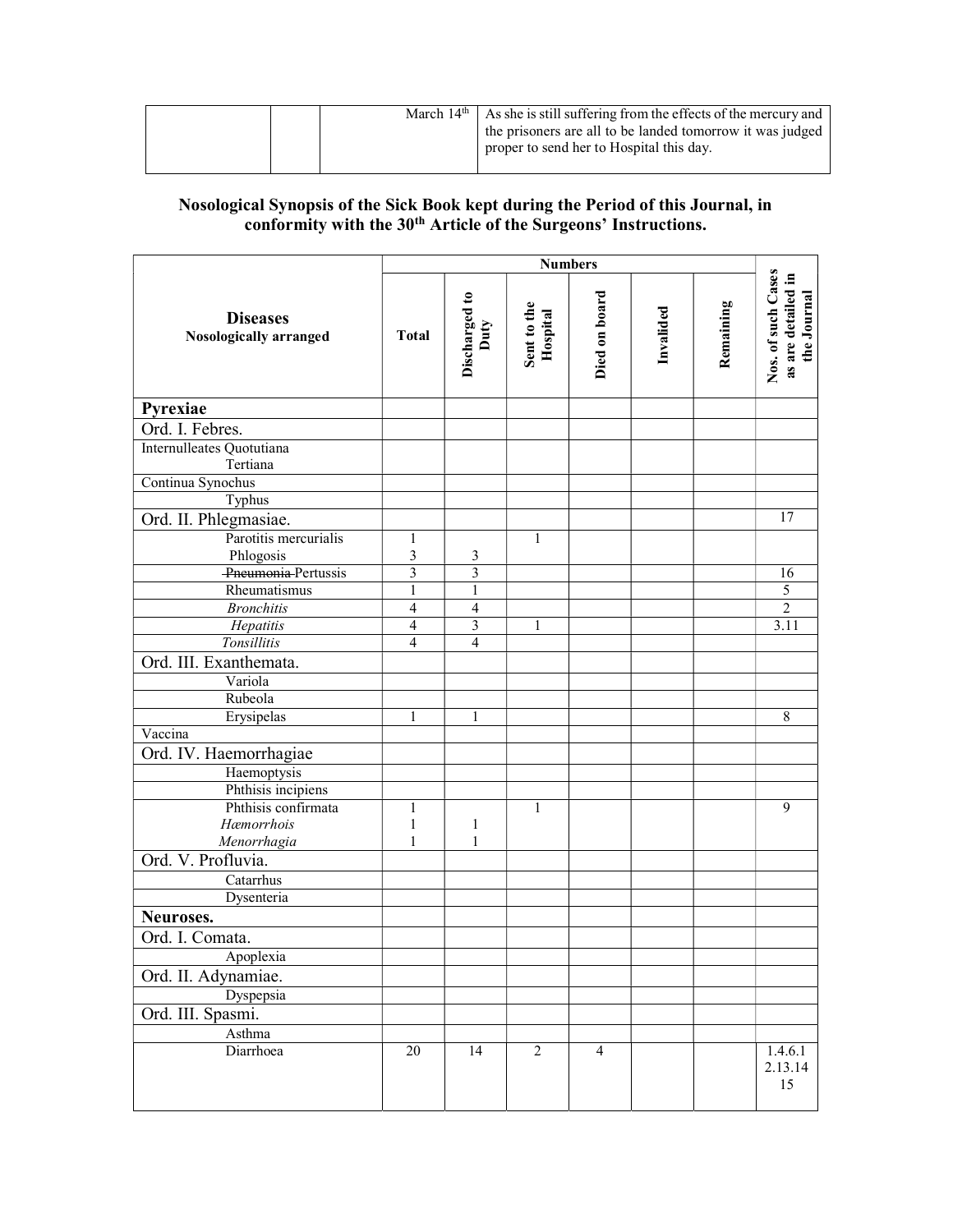| Colica                                                                                                     |                 |                 |                |                         |  |  |    |
|------------------------------------------------------------------------------------------------------------|-----------------|-----------------|----------------|-------------------------|--|--|----|
| Hysteria                                                                                                   | $\mathfrak{Z}$  | 3               |                |                         |  |  |    |
| Ord. Iv. Vesaniae.                                                                                         |                 |                 |                |                         |  |  |    |
| Amentia                                                                                                    |                 |                 |                |                         |  |  |    |
| Mania                                                                                                      |                 |                 |                |                         |  |  |    |
| Cachexiae.                                                                                                 |                 |                 |                |                         |  |  |    |
| Ord. I. Marcores.                                                                                          |                 |                 |                |                         |  |  |    |
| Tabes                                                                                                      | $\overline{2}$  | 1               |                | 1                       |  |  | 10 |
| Ord. II. Intumescentiae.                                                                                   |                 |                 |                |                         |  |  |    |
| Anasarca                                                                                                   |                 |                 |                |                         |  |  |    |
| Ascites                                                                                                    |                 |                 |                |                         |  |  |    |
| Hydrothorax                                                                                                |                 |                 |                |                         |  |  |    |
| Ord. III. Impetigines.                                                                                     |                 |                 |                |                         |  |  |    |
| Syphilis                                                                                                   | $\mathfrak{Z}$  | 3               |                |                         |  |  |    |
| Scrophula                                                                                                  | 1               | 1               |                |                         |  |  |    |
| Icterus                                                                                                    |                 |                 |                |                         |  |  |    |
| Scorbutus                                                                                                  |                 |                 |                |                         |  |  |    |
| Locales.                                                                                                   |                 |                 |                |                         |  |  |    |
| Ord. I. Dysaethesiae.                                                                                      |                 |                 |                |                         |  |  |    |
| Amaurosis                                                                                                  |                 |                 |                |                         |  |  |    |
| Ord. II. Dysorexiae.                                                                                       |                 |                 |                |                         |  |  |    |
| Ord. III. Dyscinesiae.                                                                                     |                 |                 |                |                         |  |  |    |
| Ord. IV. Apocenoses.                                                                                       |                 |                 |                |                         |  |  |    |
| Gonorrhoea                                                                                                 |                 |                 |                |                         |  |  |    |
| Ord. V. Epischeses                                                                                         |                 |                 |                |                         |  |  |    |
| Ischuria                                                                                                   |                 |                 |                |                         |  |  |    |
| Obstipatio                                                                                                 | 2               | $\overline{2}$  |                |                         |  |  |    |
| Amenorrhoea                                                                                                | $\mathbf{1}$    | $\mathbf{1}$    |                |                         |  |  |    |
| Ord. VI. Tumores.                                                                                          |                 |                 |                |                         |  |  |    |
| Aneurisma                                                                                                  |                 |                 |                |                         |  |  |    |
| Ord. VII. Ectopiae.                                                                                        |                 |                 |                |                         |  |  |    |
| Hernia                                                                                                     |                 |                 |                |                         |  |  |    |
| Prolapsus                                                                                                  | 1               | 1               |                |                         |  |  |    |
| Luxatio                                                                                                    |                 |                 |                |                         |  |  |    |
| Ord. VIII. Dialyses.                                                                                       |                 |                 |                |                         |  |  |    |
| Vulnus                                                                                                     | 2               | 2               |                |                         |  |  |    |
| Ulcus Psora                                                                                                | $\overline{9}$  | $\overline{9}$  |                |                         |  |  |    |
| Ecthyma                                                                                                    | 2               | 2               |                |                         |  |  |    |
| <b>GENERAL TOTAL</b>                                                                                       | $\overline{70}$ | $\overline{60}$ | $\overline{5}$ | $\overline{\mathbf{5}}$ |  |  |    |
| NOTE.—Medical Officers are desired particularly to Notice that the Numbers in each Disease and the general |                 |                 |                |                         |  |  |    |
| Total must not only correspond with the Sick Book, but also with the particulars contained in the several  |                 |                 |                |                         |  |  |    |
| Nosological Returns for the period.                                                                        |                 |                 |                |                         |  |  |    |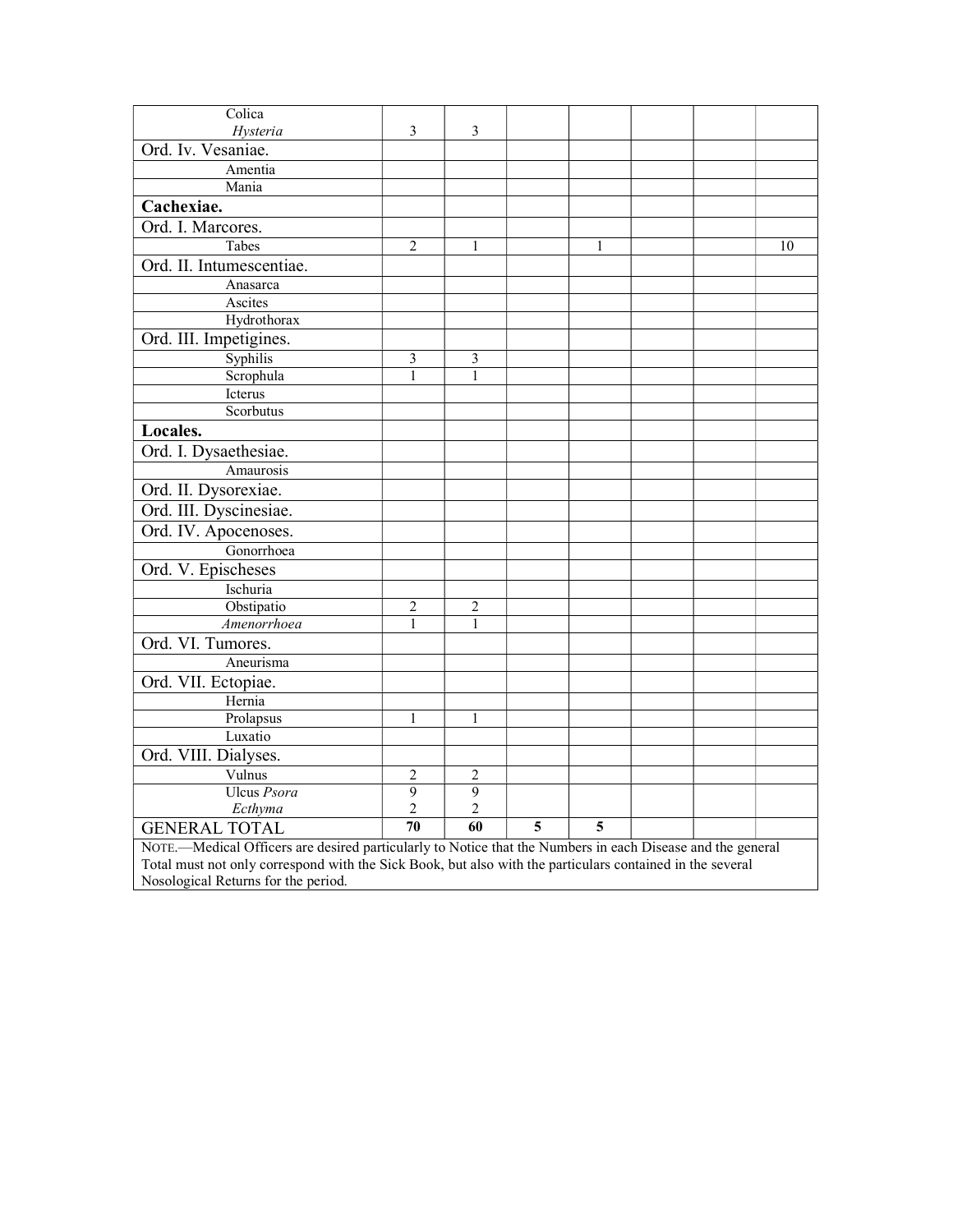#### GENERAL REMARKS

 On the 25th October 1850, One Hundred and Seventy Female Prisoners, with Twenty Children, were received on board the Emma Eugenia from Millbank Prison. They appeared generally to be in good health.

 At the commencement of the voyage nearly all suffered severely from sea-sickness; one or two were afflicted by it during the whole passage but all the rest soon recovered. There were also a few cases of Catarrh and of Sore Throat at this time, caused by the changes to which the prisoners had been exposed.

 About a month after embarkation several of the more weakly children began to shew indications of disease. Nearly all of those under two years of age, were pale and scrophulous looking when received on board: several of these gave decided evidence that the voyage was telling against them: some from original faulty organization, some from subsequent bad-nursing and some others from the new circumstances in which they were placed. Diarrhoea, in some instances attended by disease of the mesenteric glands, was the form of disease from which these children principally suffered. Four of them died on the voyage and one shortly after arrival of the vessel at Hobart Town. The addition of the predisposing causes already mentioned these diseases appear to have been excited by the crowding of all the children and their mothers into one division of the prison, and by the improper feeding to which the inexperienced or carelessness of some of the mothers subjected them.

 Hysterical affections, particularly convulsions, were more common during the earlier part of the voyage than towards its termination.

 In a large number of the prisoners the menstrual discharge was either suppressed or irregular when embarked but had returned or become more regular in nearly all of them before the conclusion of the voyage. Leucorrhoea was complained of by many of the women.

 There were a few cases of Psora discovered during the passage which yielded readily to the usual remedy.

 Shortly after leaving the Southern Tropics the Temperature fell very considerably and several cases of Diarrhoea appeared but it was not until the middle of February when the cold was much more severe that the greatest number of cases of that complaint occurred. At this time more than one third of the prisoners were attacked. The great majority of cases yielded readily to mild purgatives, with diaphoretics and the chalk mixture. In a few, where the biliary secretion was deranged, small doses of Calomel and opium were likewise employed. The disease appeared to have been caused by the change of temperature, experienced in passing from a warm to a cold atmosphere; to guard against which some extra clothing could be desirable.

 Several of the Children were attacked by Hooping Cough towards the latter end of the voyage, and were not sufficiently recovered to be landed with the rest but were placed, along with their mothers, in a separate appartment (sic), until it might be safe to allow them to mix with the other children.

 As this vessel was fitted up with a view to the separation of the Prisoners during the voyage, it will be necessary to give a brief account the means adopted to secure that object.

 A strong luffer-boarding (wooden louver) bulkhead was carried from the fore part of the Prison as far as the Hospital and as nearly as possible amidships; the Starboard side was then divided into two nearly equal divisions by a similar partition opposite the main hatchway. Three separate prisons were thus formed: one in the after part of the Starboard side, containing six messes; another in the fore part of the same side containing five messes; and the third was on the Port side which, being left undivided, contained ten messes.

The first was allotted to those women who shewed a desire to reform, whilst in Millbank, and to those who were not so far advanced in vice as the generality of the Convicts. The second was appropriated to those women who were accompanied by children. And in the third were placed all those who did not come under either of the two former classes.

 As however the Ship had been fitted up in the usual way before these alterations had been resolved upon, it was found that some of them were not suited to the previous arrangements. Thus the two prisons on the Starboard side were virtually thrown into one it being necessary to have the door of communication between them open during the night to allow access to the water closet. It was also necessary to open a door in the central partition to admit the sick to the Hospital without being obliged to go upon deck. Another door in the main hatchway was likewise required opening into the first prison.